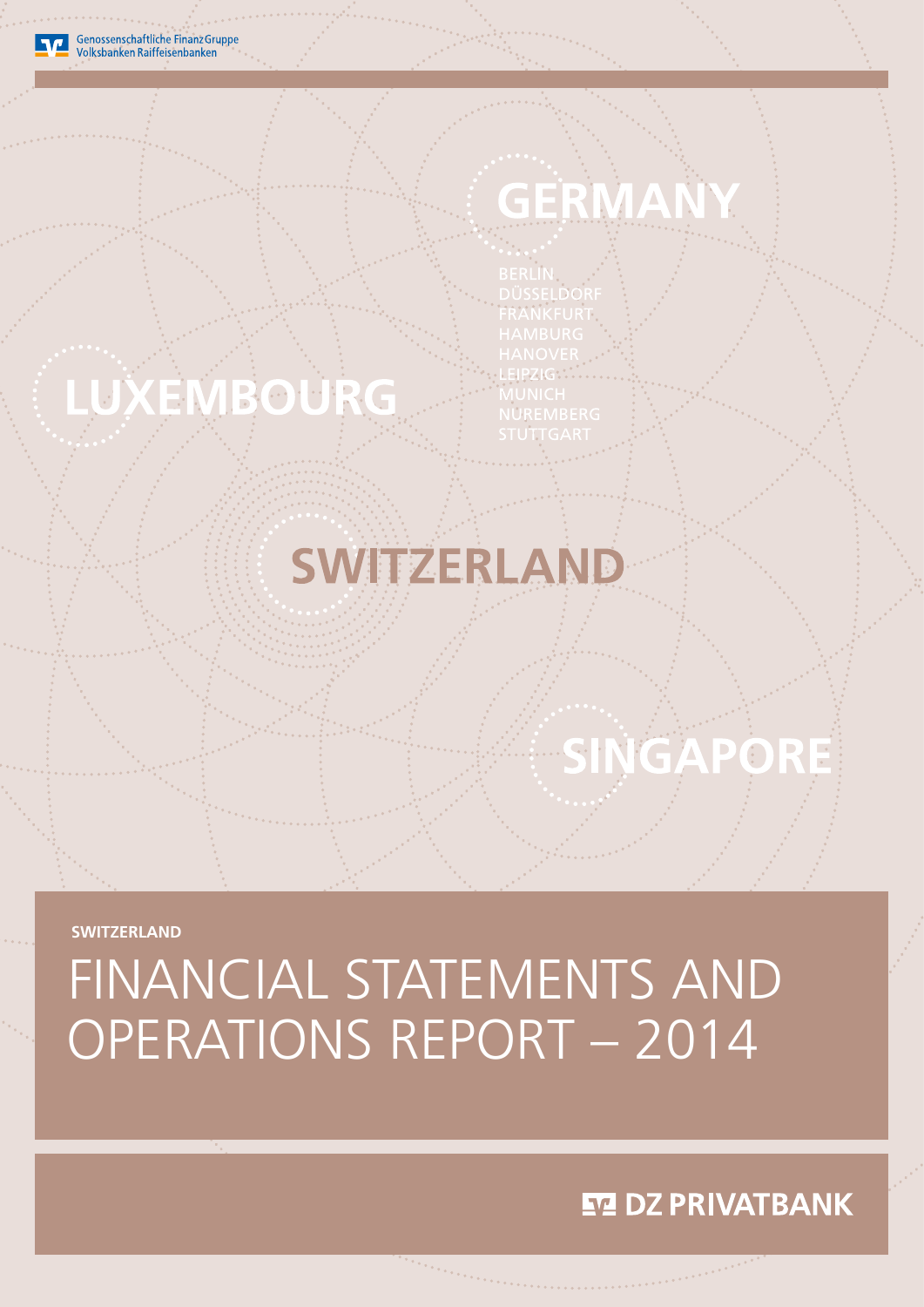DZ PRIVATBANK (SCHWEIZ) AG FINANCIAL STATEMENTS AND OPERATIONS REPORT – 2014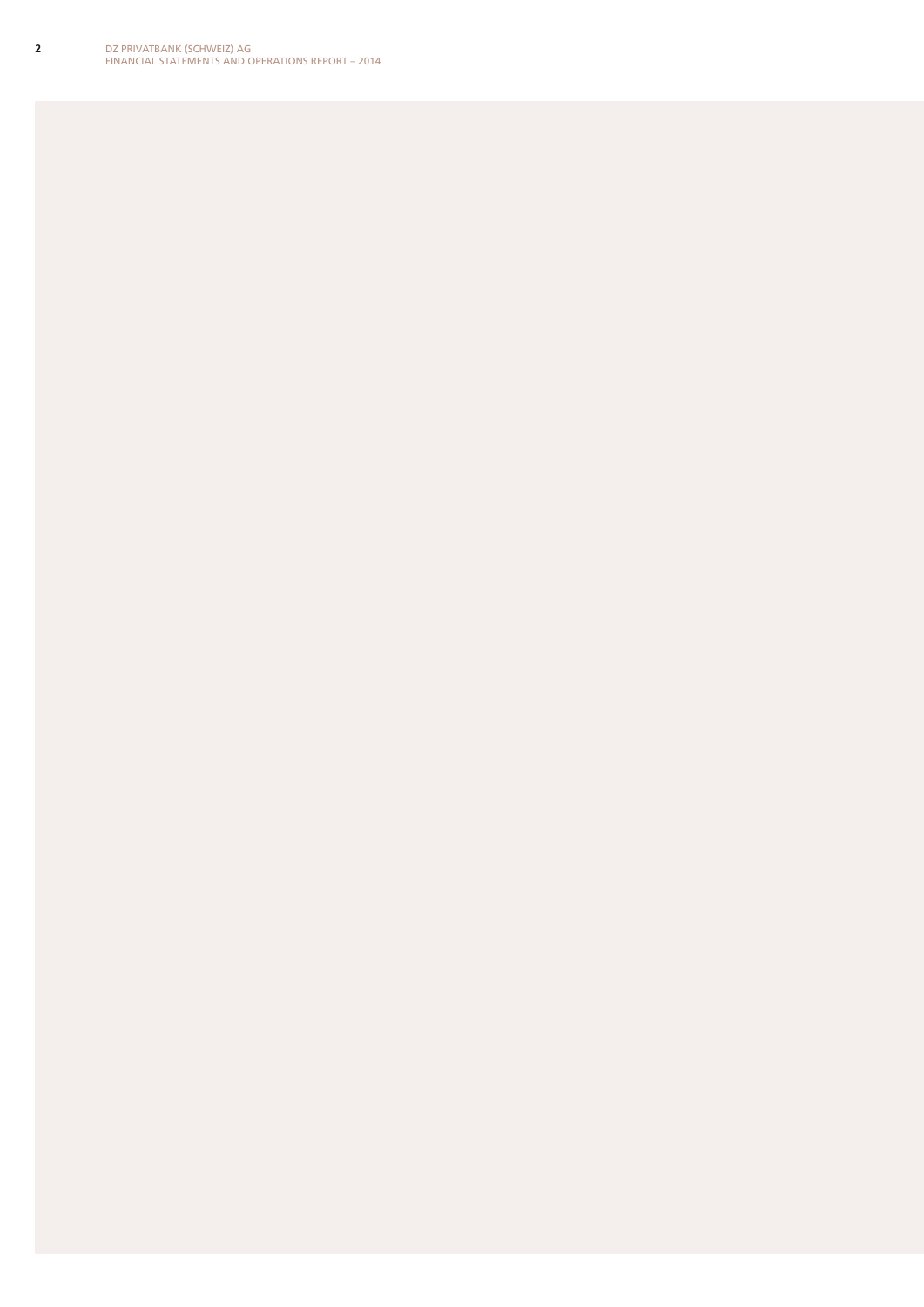# CONTENTS

- 4 BOARD OF DIRECTORS' REPORT
- 5 OPERATIONS REPORT
- 10 FINANCIAL REPORT
- 13 NOTES TO THE FINANCIAL REPORT<br>13 1. Notes on business operations and staff
- 1. Notes on business operations and staff
- 15 2. Accounting and valuation principles
- 18 3. Information on the balance sheet
- 26 4. Information on off-balance sheet operations
- 27 5. Information on the income statement
- 29 REPORT OF THE STATUTORY AUDITOR ON THE FINANCIAL STATEMENTS
- 30 COMMITTEES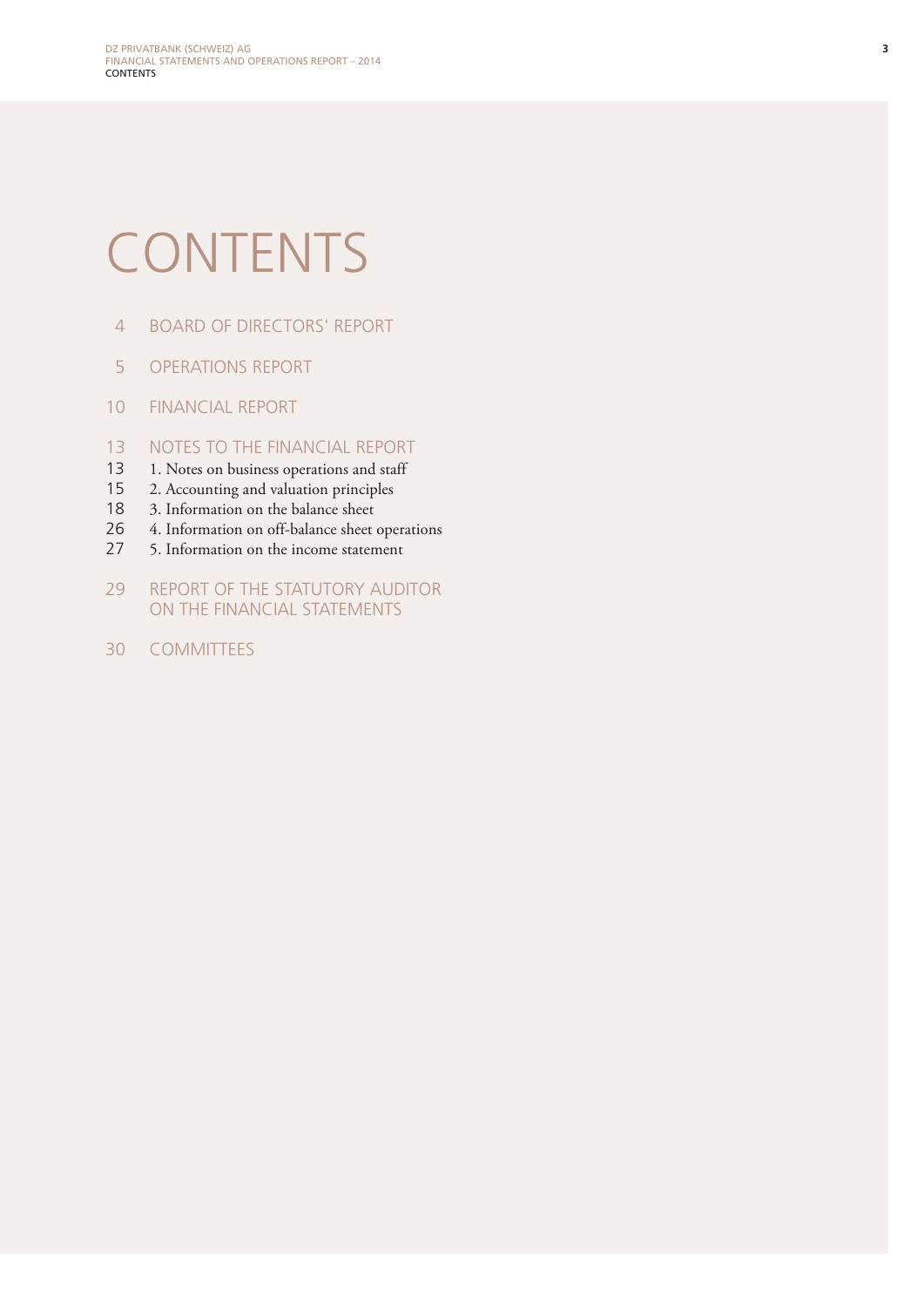# REPORT OF THE BOARD OF DIRECTORS

In the 2014 financial year, the Board of Directors advised and supervised the Executive Board in accordance with legal requirements and the provisions of the articles of incorporation; the board also made decisions on the transactions presented for their approval.

The Executive Board reported regularly, promptly and extensively in verbal and written form to the Board of Directors regarding the position and performance of the Company, as well as on the general course of business. Furthermore, the Executive Board informed the Board of Directors on a regular basis of the future business policy, including the strategic and organisational direction of DZ PRIVATBANK (Schweiz) AG. The commercial position of the company, corporate planning and strategy, as well as key financial data, were highlighted in the reporting. The Board of Directors discussed in particular the role of DZ PRIVATBANK (Schweiz) AG in further improving the market presence in private banking, and cultivating a market with a strong customer focus through the subsidiary division of tasks with the cooperative banks in Germany. The Board of Directors examined the risk situation of the Company and the further development of the systems and procedures to control typical risks for the banking industry.

The Board of Directors also welcomed the actions taken to improve the structure and management of DZ PRIVATBANK and the raft of measures to increase profitability. The associated aims are to pool forces and increase synergies for the sake of even stronger common growth across 4 countries and 12 locations. In future, major production areas are to be centralised, particularly at the head office in Luxembourg. Sales activities are to be decentralised on the basis of targets and potential. With this decision, the Board of Directors is also shortly expecting the first gains in effectiveness and efficiency to have a positive impact on the results.

The Board of Directors discussed in detail the annual financial statements and the operations report for the 2014 financial year. The audit report of Ernst & Young AG was also available. A representative of the auditor was present at the Board of Directors meeting at which the annual financial statements were drawn up. He reported in detail to the Board of Directors on the results of the audit and was available to give additional explanations and opinions. The auditors gave an unqualified report. The Board of Directors approved the annual financial statements established by the Executive Board for the 2014 financial year, and attached it to the auditing company's unreserved auditor's opinion.

The Board of Directors thanked the entire Executive Board and all the employees of DZ PRIVATBANK (Schweiz) AG for their work in 2014.

Zurich, 19 February 2015

DZ PRIVATBANK (Schweiz) AG Lars Hille Chairman of the Board of Directors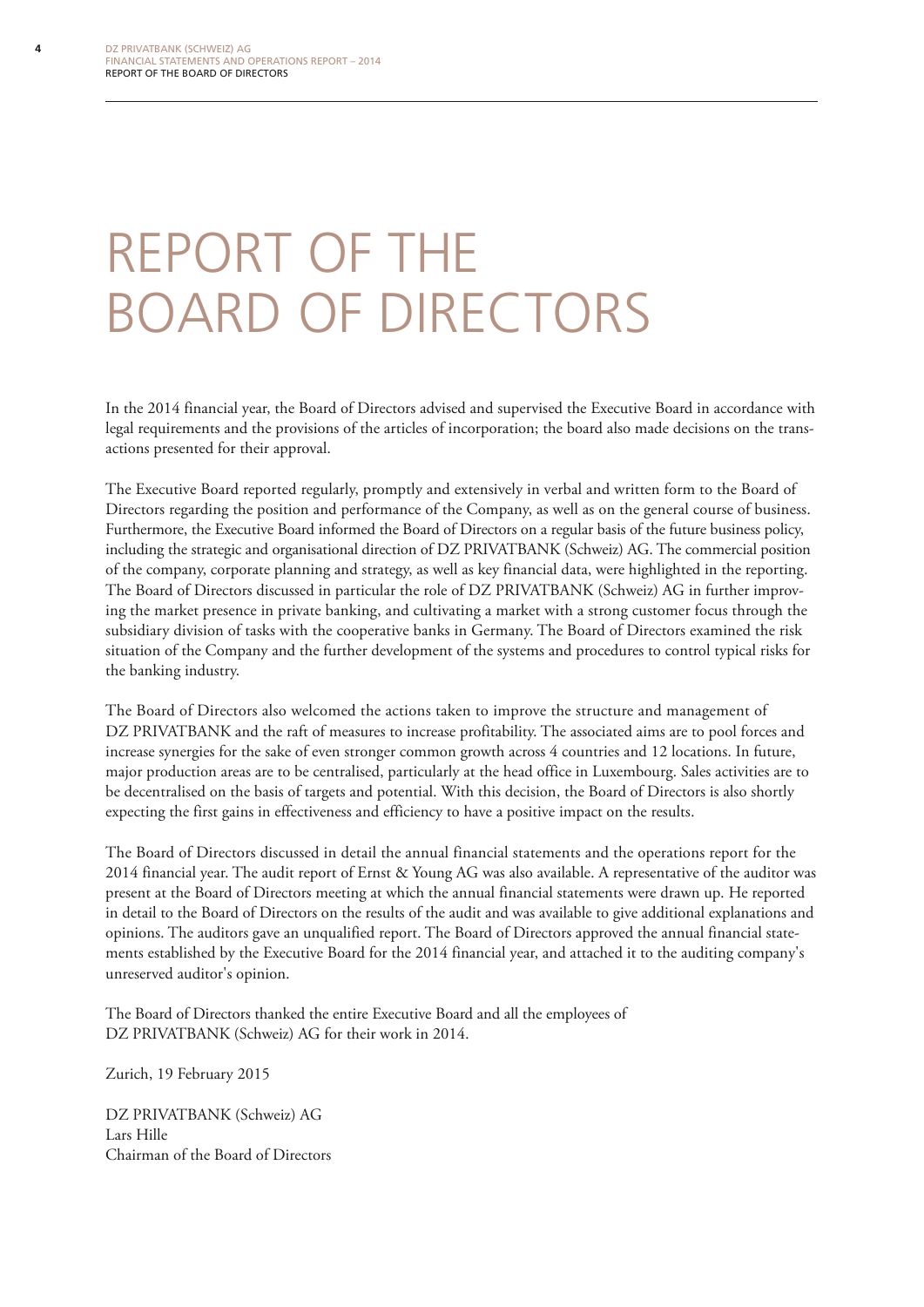# OPERATIONS REPORT

# GENERAL PERFORMANCE

DZ PRIVATBANK (SCHWEIZ) AG reported a net annual profit of CHF 0.6 million for the 2014 financial year. The result is still considered satisfactory given the persistently difficult economic environment on the one hand, and the ongoing reorganisation of the Bank's business model on the other hand. The total assets of CHF 1.429 billion are below the previous year's figure (CHF 1.549 billion).

# **ASSETS**

Amounts receivable from banks decreased to CHF 160.2 million (previous year: CHF 394.0 million).

By contrast, amounts receivable from customers rose slightly to CHF 67.0 million (previous year: CHF 54.6 million). The Bank focuses here entirely on lending activities associated with the private client business, especially on advancing loans against assets.

When selecting securities, our own investments (trading holdings and financial investments in securities and precious metals) are almost exclusively bank bonds for which the credit standards (rating) are in line with the defined investment strategy. Own investments at year end amounted to CHF 712.2 million in the reporting year (previous year: CHF 786.3 million).

# LIABILITIES

Amounts due to banks decreased to CHF 79.7 million (previous year: CHF 281.3 million).

The remaining amounts due to customers rose again to CHF 1,070.6 million (previous year: CHF 987.2 million). The reasons for this are the low interest rates and customers' continued aversion to risk, which meant that funds are temporarily parked in current accounts.

# CONTINGENT LIABILITIES, FIDUCIARY PLACEMENTS

Contingent liabilities have risen considerably to CHF 25.8 million, compared with CHF 22.4 million the previous year, on account of fully covered customer transactions. In the light of the current interest rate situation, the fiduciary placements made for our clients remain at a low level of CHF 52.9 million (previous year: CHF 43.2 million).

# PROFIT AND LOSS ACCOUNT

Net interest income stands at CHF 10.8 million (previous year: CHF 12.6 million). This decrease is mainly due to the fact that expiring tranches of financial assets can no longer be adequately replaced on account of the low interest rate environment. On the balance sheet date, financial assets amounted to CHF 711.8 million (previous year: CHF 785.1 million).

Income from commission business and services amounting to CHF 39.7 million showed a slight decrease of about 4 %. As at 31 December 2014 DZ PRIVATBANK (Schweiz) AG reported assets under management with a Swiss Custodian at CHF 5.0 billion (previous year: CHF 4.9 billion). In addition, this included assets totalling CHF 1.9 billion (previous year: CHF 1.0 billion) from decentralised asset management, for which DZ PRIVATBANK (Schweiz) AG acted as asset manager. An asset management ratio of 57 % underscores the high acceptance of asset management products and services.

Income from trading activities stands at CHF 4.2 million (previous year: CHF 3.4 million). This relates almost without exception to client-initiated transactions. The Bank does not have a proprietary trading book of any significance. There were mutual cost allocations on account of contractual services performed within the DZ PRIVATBANK Group. The revenue from this, which totalled CHF 6.0 million (previous year: CHF 5.9 million), is reflected in the "Other income from ordinary activities" item.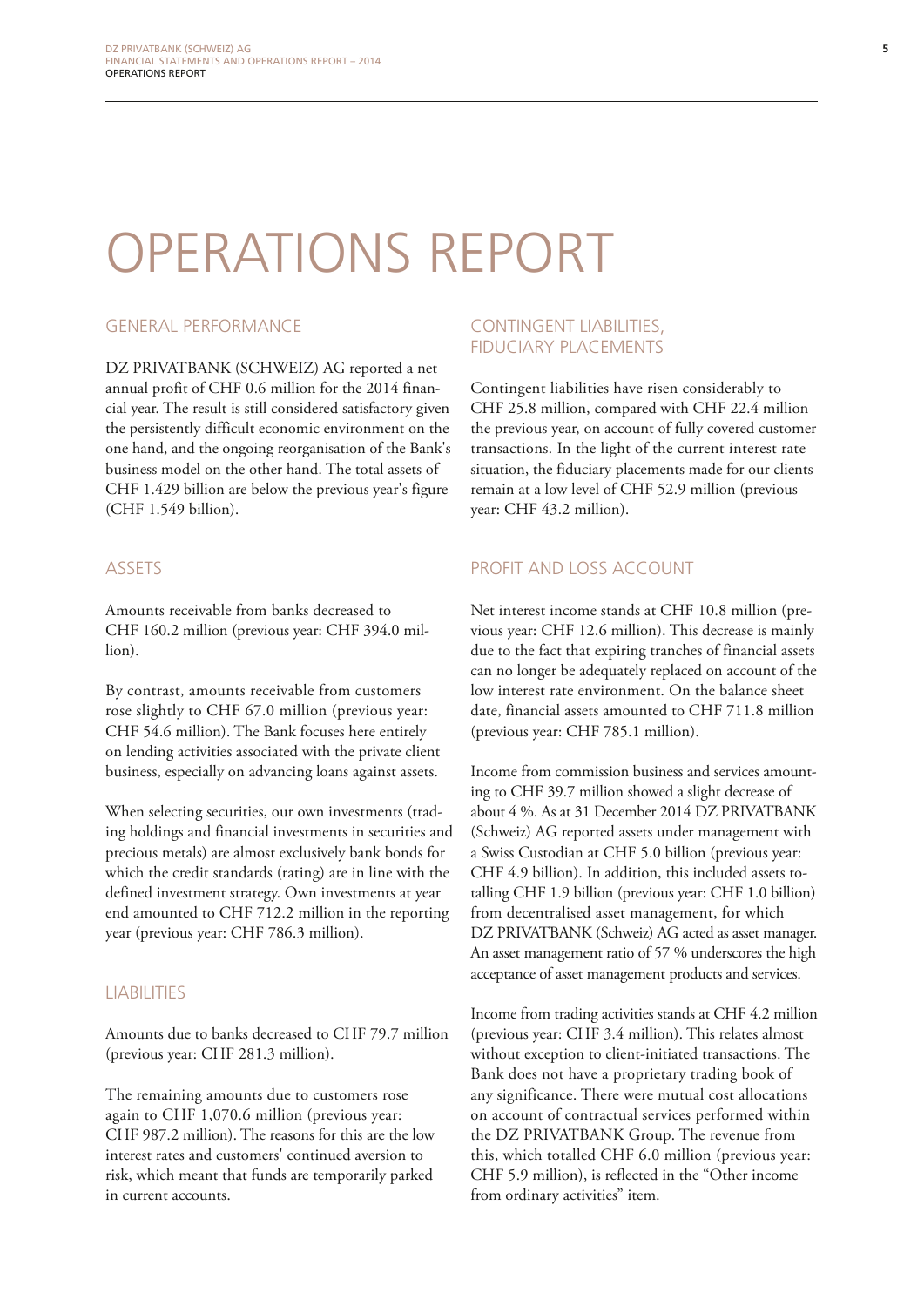Operating income amounted to CHF 60.8 million (previous year: CHF 63.5 million).

Operating expenses (personnel and general administrative expenditure) totalling CHF 58.0 million were around 9 % above the previous year's level of CHF 53.4 million. This increase is mainly due to extraordinary charges during the 2014 financial year.

DZ PRIVATBANK (Schweiz) AG therefore closed 2014 with a gross operating profit of CHF 2.8 million (previous year: CHF 10.1 million).

Regular investment depreciation in the previous and current year was recorded under depreciation and amounted to CHF 2.2 million (previous year: 2.2 million).

After taking into consideration the "Value adjustments, provisions and losses", "Extraordinary income" and "Taxes" items, the net annual profit was CHF 0.6 million (previous year: CHF 2.6 million).

Our partner banks particularly benefited from our success. Commission expenses, which reflect the bonuses and commissions to cooperative banks, stood at CHF 13.9 million at the end of 2014 (previous year: CHF 13.9 million).

# HUMAN RESOURCES

At the end of the year, the Bank had 205 employees, including 7 trainees. Approximately 22% of employees worked part-time and about 33% were women. Bank employees wereve an average age of 42 and had worked in the Bank for eight years on average.

# RISK MANAGEMENT

The Bank's risk policy, which was approved by the Board of Directors during the December 2014 meeting, forms the basis of the risk management. Clear limits are set for individual measurable risks and compliance with

these is constantly monitored. The risk policy is the central policy for all banking risks and constitutes the framework for internal directives.

The Bank pursues a risk-conscious business strategy within its core private banking business and this is reviewed on a regular basis by the committees, in consultation with the DZ PRIVATBANK Group. The Bank also has well-established and well-functioning operational and monitoring processes. The principle here in particular is that any material risks are immediately reported to the appropriate line manager and to the Internal Audit Department.

The Bank differentiates and controls the risk categories for credit, market, liquidity, equity, operational risks (including legal and fiscal risks), business and strategic risks (reputational risk, regulatory risks, etc.) The Bank's risks are actively managed and monitored.

The Board of Directors, Executive Board and management are regularly informed about the Bank's net assets, financial position, liquidity, results of operations and also about potential risks by means of an appropriate management information system.

DZ PRIVATBANK (Schweiz) AG is also closely involved in the DZ PRIVATBANK Group's integrated risk and capital control system. The limits assigned in this context (maximum loss limits) have to be constantly monitored and adhered to.

The legal and other regulatory provisions and code of conduct were complied with throughout the reporting year. Appropriate and sufficient provision was made for all latent and identifiable risks.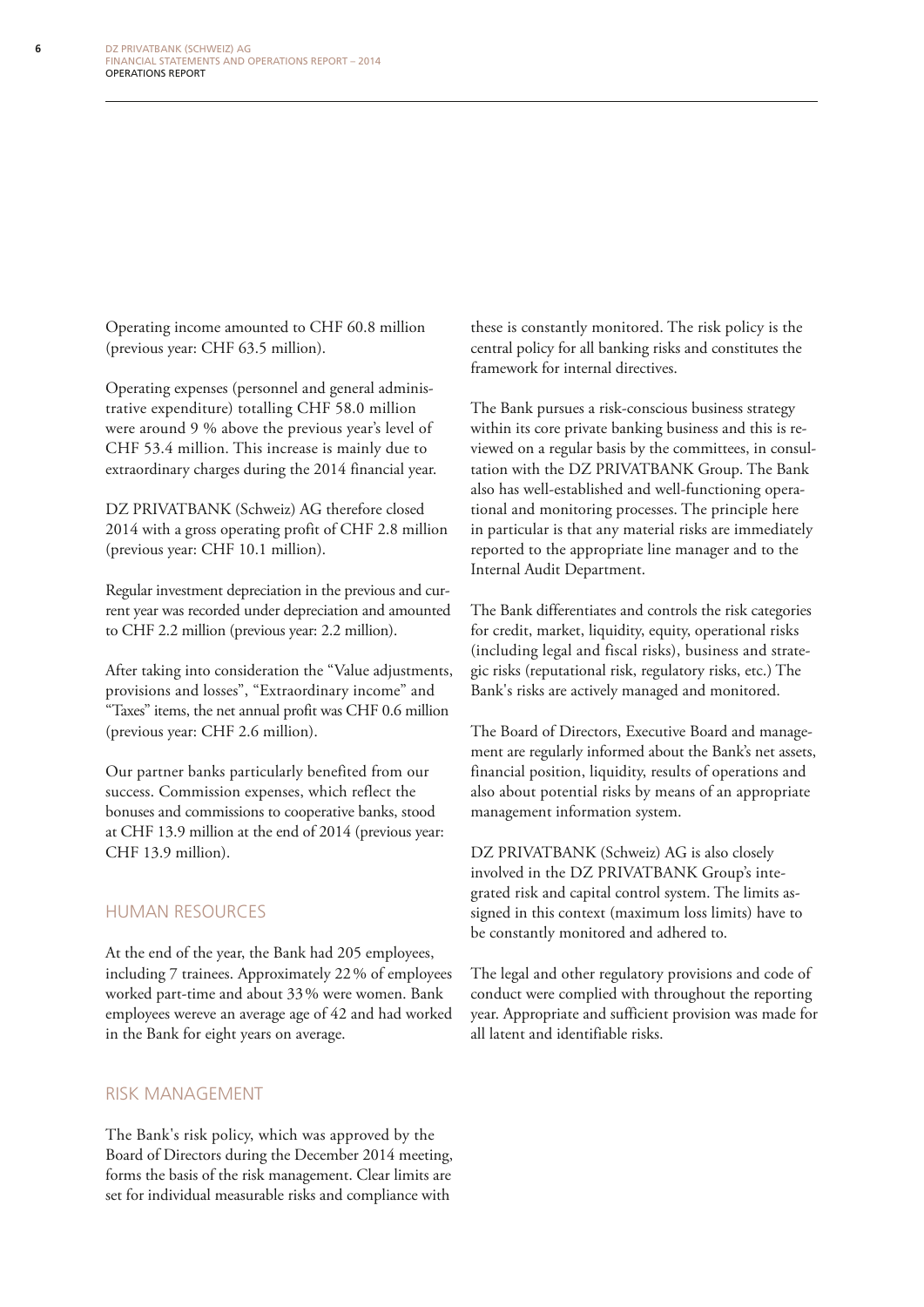# OUTLOOK 2015

In light of completely different growth expectations in the key economic regions, DZ PRIVATBANK is entering the new financial year with cautious optimism. The economic indicators in the opportunities and risks section are not providing consistent signals. The low oil price sparked mixed feelings in the financial markets. On the one hand, the slump in prices implies major risks for the economies and stability of oil-producing countries, but on the other hand a sustained low price of crude oil would have a positive effect on the economic growth of buyer countries. Given that low crude oil prices push prices down and are likely to intensify the deflation debate, the European Central Bank views the change in oil price with concern. Global economic growth should accelerate slightly in 2015, although the rate of growth in the traditional economic regions should be noticeable only in the USA. In Japan and the eurozone, a moderate economic recovery is to be expected. In the eurozone, further growth stimulus is expected among the former crisis countries, which are now reaping the rewards of the restructuring measures.

The mood among investors is subdued in the face of the tense geopolitical situation and the concern of another flare-up of the euro crisis. It remains to be seen to what extent investors again cast aside their risk aversion following poor returns on financial investments and debt instruments, and take on further commitments in shares. Without noticeable reductions in the high liquidity resources in riskier investment forms, only slight growth momentum for commission income is expected.

The Swiss National Bank's abandonment of the minimum rate and introduction of negative interest rates caused surprise in the currency markets; the effects on the capital markets remain to be seen. The Swiss economy is therefore facing new challenges which the Bank is also confronting.

Regulatory expenses will also impact business operations in the current year. The actions already undertaken in 2014 to improve the structure and management of the Group and a raft of measures to increase profitability reflect these developments.

In the private banking sector, DZ PRIVATBANK continues to embrace its subsidiary growth strategy. The broader and deeper collaboration with cooperative banks in Germany is at the heart of the activities. Expanding the common customer base and business volumes in the target customer segment of high-networth private clients, companies and institutional asset holders such as foundations and family offices should contribute to offsetting the development of margins in the current interest rate environment. In a DZ PRIVATBANK satisfaction survey on private banking, about 70% of cooperative banks indicated that this sector is today either important or very important. 83 % consider that it will grow further in significance. 73 % of the banks surveyed which are already very or extremely satisfied with the partnership with DZ PRIVATBANK, stated that conditions are ripe for the overall market share of cooperative private banking to grow further. To this end, DZ PRIVATBANK will continue to improve sales and processing for greater efficiency and integration of processes.

Various independent auditing bodies have stated that for 2015, DZ PRIVATBANK has made lasting improvements to its "local, national and international competences." As a result, it is among the leading quality private banks/asset managers in German-speaking areas.

The Executive Board would like to thank all employees for their dedication and the corporate success achieved together in 2014; its thanks also go to the cooperative banks and customers for their trust.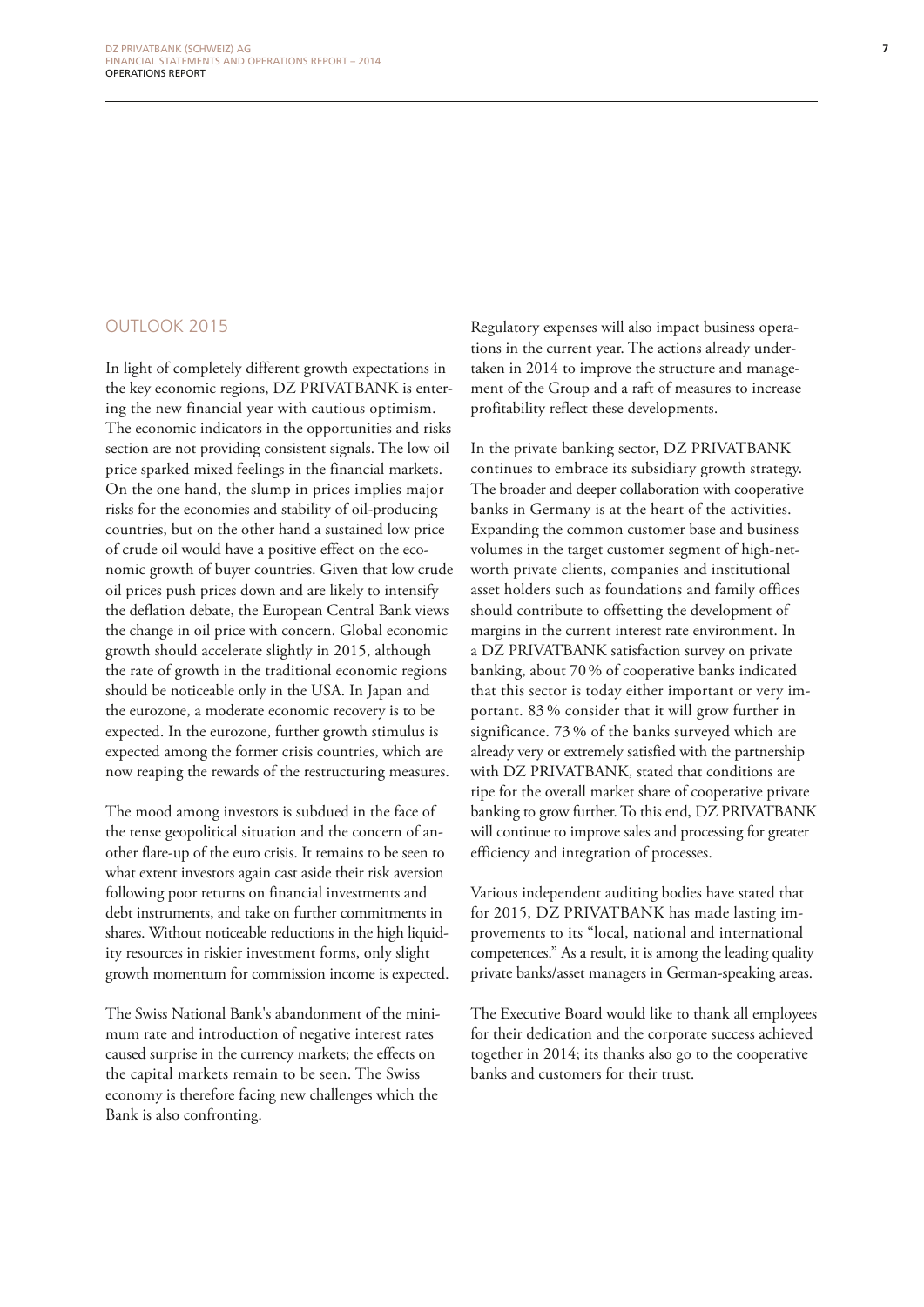#### BALANCE SHEETS AT 31 DECEMBER 2014 AND 2013

| Assets in CHF 000                                                 | Details in the<br><b>Notes</b> | 31/12/2014<br><b>CHF</b> | <b>Previous year</b><br><b>CHF</b> | Change<br><b>CHF</b> |
|-------------------------------------------------------------------|--------------------------------|--------------------------|------------------------------------|----------------------|
| Liquid funds                                                      |                                | 446,713                  | 275,117                            | 171,596              |
| Due from money market papers issued                               |                                |                          |                                    | $\mathbf{0}$         |
| Due from banks                                                    |                                | 160,193                  | 394,039                            | $-233,846$           |
| Due from clients                                                  | 3.1                            | 66,970                   | 54,636                             | 12,334               |
| <b>Mortgages</b>                                                  |                                | 5,350                    | 5,400                              | $-5 - 50$            |
| Trading holdings in securities and precious metals                | 3.2                            | 382                      | 1,168                              | $-786$               |
| <b>Financial assets</b>                                           | 3.2, 3.6                       | 711,801                  | 785,137                            | $-73,336$            |
| <b>Equity interests</b>                                           | 3.2, 3.3, 3.4                  | 6,004                    | 6,004                              | $\mathbf{0}$         |
| Tangible fixed assets                                             | 3.4                            | 3,371                    | 4,567                              | $-1,196$             |
| Prepayments and accrued income                                    |                                | 13,666                   | 10,814                             | 2,852                |
| Other assets                                                      | 3.5                            | 14,831                   | 11,855                             | 2,976                |
| <b>Total assets</b>                                               |                                | 1,429,282                | 1,548,738                          | $-119,456$           |
| <b>Total subordinated assets</b>                                  |                                | 2,092                    | 2,135                              | $-43$                |
| Total receivables from Group companies and qualified participants |                                | 27,167                   | 275,632                            | $-248,465$           |

| Liabilities in CHF 000                                             | Details in the<br><b>Notes</b> | 31/12/2014<br><b>CHF</b> | <b>Previous year</b><br><b>CHF</b> | Change<br><b>CHF</b> |
|--------------------------------------------------------------------|--------------------------------|--------------------------|------------------------------------|----------------------|
| Due to money-market papers issued                                  |                                | 544                      | 6,537                              | $-5,993$             |
| Due to banks                                                       |                                | 79,704                   | 281,250                            | $-201,546$           |
| Other amounts due to clients                                       |                                | 1,070,562                | 987,245                            | 83,317               |
| Prepayments and accrued income                                     |                                | 19,656                   | 21,773                             | $-2,117$             |
| Other liabilities                                                  | 3.5                            | 18,917                   | 11,801                             | 7,116                |
| Value adjustments and provisions                                   | 3.9                            | 9,601                    | 9,956                              | $-355$               |
| Reserves for general banking risks                                 | 3.9                            | 18,800                   | 19,300                             | $-500$               |
| Share capital                                                      | 3.10, 3.11                     | 100,000                  | 100,000                            | $\mathbf{0}$         |
| <b>Statutory reserve</b>                                           | 3.11                           | 90,200                   | 90,200                             | $\mathbf{0}$         |
| Other reserves                                                     | 3.11                           | 14,000                   | 14,000                             | $\mathbf{0}$         |
| Profits carried forward                                            | 3.11                           | 6,676                    | 4,073                              | 2,603                |
| Net annual profit                                                  | 3.11                           | 622                      | 2,603                              | $-1,981$             |
| <b>Total liabilities</b>                                           |                                | 1,429,282                | 1,548,738                          | $-119,456$           |
| Total liabilities to Group companies<br>and qualified participants |                                | 70,332                   | 275,128                            | $-204,796$           |

# OFF-BALANCE SHEET ITEMS 31 DECEMBER 2014 AND 2013

| Off-balance sheet items in CHF 000   | Details in the<br><b>Notes</b> | 31/12/2014<br><b>CHF</b> | <b>Previous year</b><br><b>CHF</b> | Change<br><b>CHF</b> |
|--------------------------------------|--------------------------------|--------------------------|------------------------------------|----------------------|
| <b>Contingent liabilities</b>        | 3.1, 4.1                       | 25,831                   | 22,447                             | 3,384                |
| Irrevocable commitments <sup>1</sup> | 3.1                            | 4,170                    | 4.004                              | 166                  |
| Derivative financial instruments     | 4.3                            |                          |                                    |                      |
| - positive replacement values        |                                | 4,597                    | 2.681                              | 1,916                |
| - negative replacement values        |                                | 13,530                   | 3.592                              | 9.938                |
| - contract volumes                   |                                | 435,665                  | 335.121                            | 100.544              |
| <b>Fiduciary transactions</b>        | 4.4                            | 52,883                   | 43.182                             | 9.701                |

<sup>1</sup> incl. payment obligation under deposit guarantee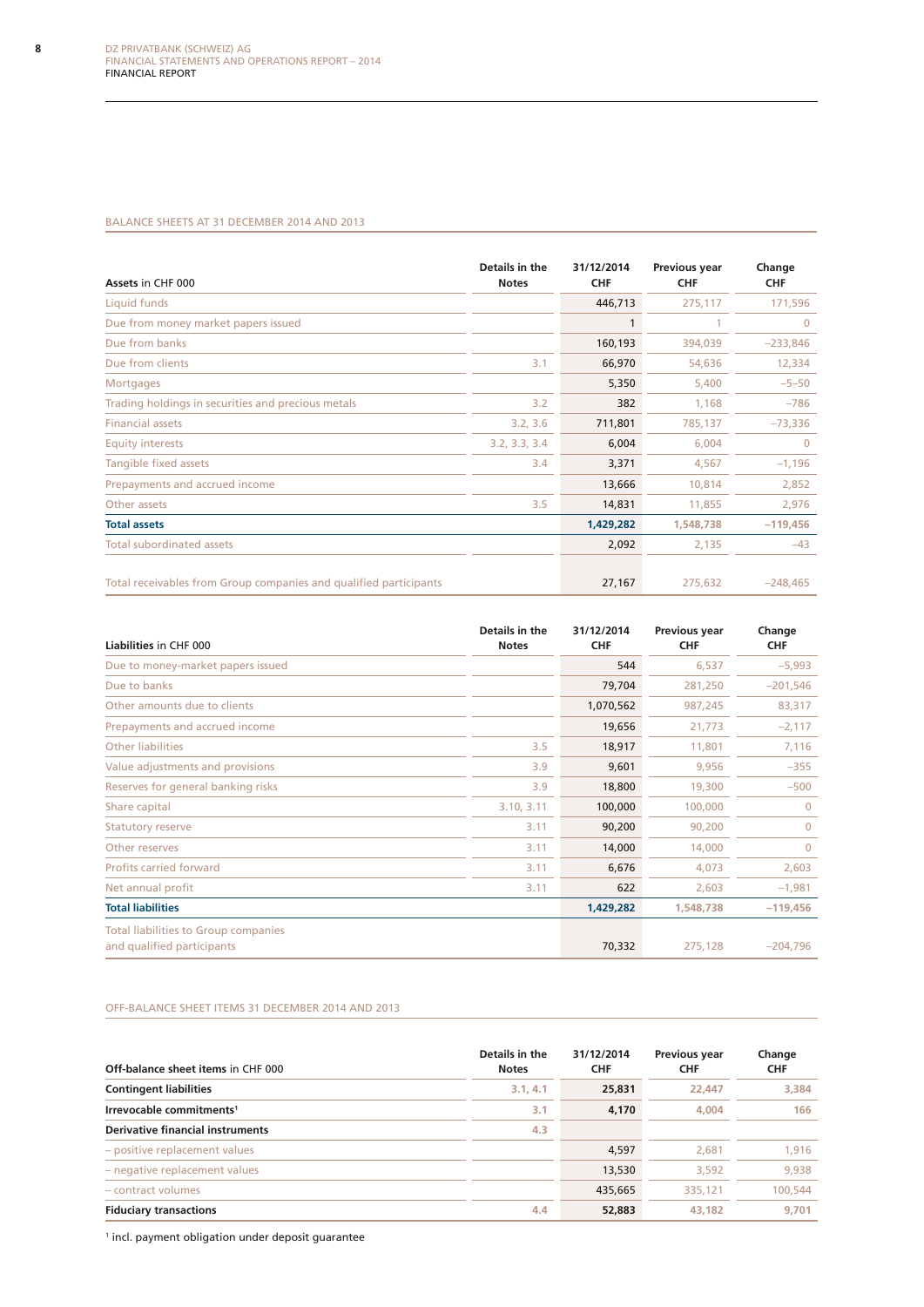### INCOME STATEMENTS 2014 AND 2013

| Income and expenditure from normal banking business<br>in CHF 000 | Details in<br>the Notes | 2014<br><b>CHF</b> | Previous year<br><b>CHF</b> | Change<br><b>CHF</b> |
|-------------------------------------------------------------------|-------------------------|--------------------|-----------------------------|----------------------|
| Net interest income                                               |                         |                    |                             |                      |
| Interest and discount income                                      |                         | 2,043              | 2,634                       | $-591$               |
| Interest and dividend income from trading portfolio               |                         | $\mathbf{1}$       | 6                           | $-5$                 |
| Interest and dividend income from financial investments           |                         | 9,025              | 10,570                      | $-1,545$             |
| Interest expenses                                                 |                         | $-245$             | $-639$                      | 394                  |
| Subtotal net interest income                                      |                         | 10,824             | 12,571                      | $-1,747$             |
| Income from commission business and services                      |                         |                    |                             |                      |
| Commission income from credit business                            |                         | 82                 | 41                          | 41                   |
| Commission income from securities and investment business         |                         | 46,026             | 48,238                      | $-2,212$             |
| Commission income from other services                             |                         | 7,541              | 7.143                       | 398                  |
| <b>Commission expenses</b>                                        |                         | $-13,921$          | $-13,931$                   | 10                   |
| Subtotal income from commission business and services             |                         | 39,728             | 41,491                      | $-1,763$             |
| Income from trading activities                                    | 5.2                     | 4,183              | 3,448                       | 735                  |
| Other income from ordinary activities                             |                         |                    |                             |                      |
| Other ordinary income                                             |                         | 6.076              | 5.984                       | 92                   |
| Subtotal other income from ordinary activities                    |                         | 6,076              | 5,984                       | 92                   |
| <b>Operating expenses</b>                                         |                         |                    |                             |                      |
| Personnel expenses                                                | 5.3                     | $-34,899$          | $-32,363$                   | $-2,536$             |
| General administrative expenses                                   | 5.4                     | $-23,111$          | $-21.056$                   | $-2,055$             |
| <b>Subtotal operating expenses</b>                                |                         | $-58,010$          | $-53,419$                   | $-4,591$             |
| <b>Gross operating profit</b>                                     |                         | 2,801              | 10,076                      | $-7,275$             |
| Depreciation on fixed assets                                      | 3.4                     | $-2,152$           | $-2.151$                    | $-1$                 |
| Value adjustments, provisions and losses                          | 3.9                     | $-876$             | $-8,055$                    | 7,179                |
| Profit before extraordinary items                                 |                         | $-227$             | $-130$                      | $-97$                |
| <b>Extraordinary income</b>                                       | 5.5                     | 1,819              | 3,830                       | $-2,011$             |
| <b>Taxes</b>                                                      |                         | $-970$             | $-1,097$                    | 127                  |
| <b>Net annual profit</b>                                          |                         | 622                | 2,603                       | $-1,981$             |

| <b>Profit appropriation</b><br>in CHF 000 | 2014<br><b>CHF</b> | <b>Previous year</b><br><b>CHF</b> | Change<br><b>CHF</b> |
|-------------------------------------------|--------------------|------------------------------------|----------------------|
| Net annual profit                         | 622                | 2.603                              | $-1,981$             |
| Profits carried forward                   | 6,676              | 4.073                              | 2,603                |
| Distributable profit                      | 7,298              | 6.676                              | 622                  |
| <b>Profit appropriation</b>               |                    |                                    |                      |
| <b>Profits carried forward</b>            | 7,298              | 6.676                              | 622                  |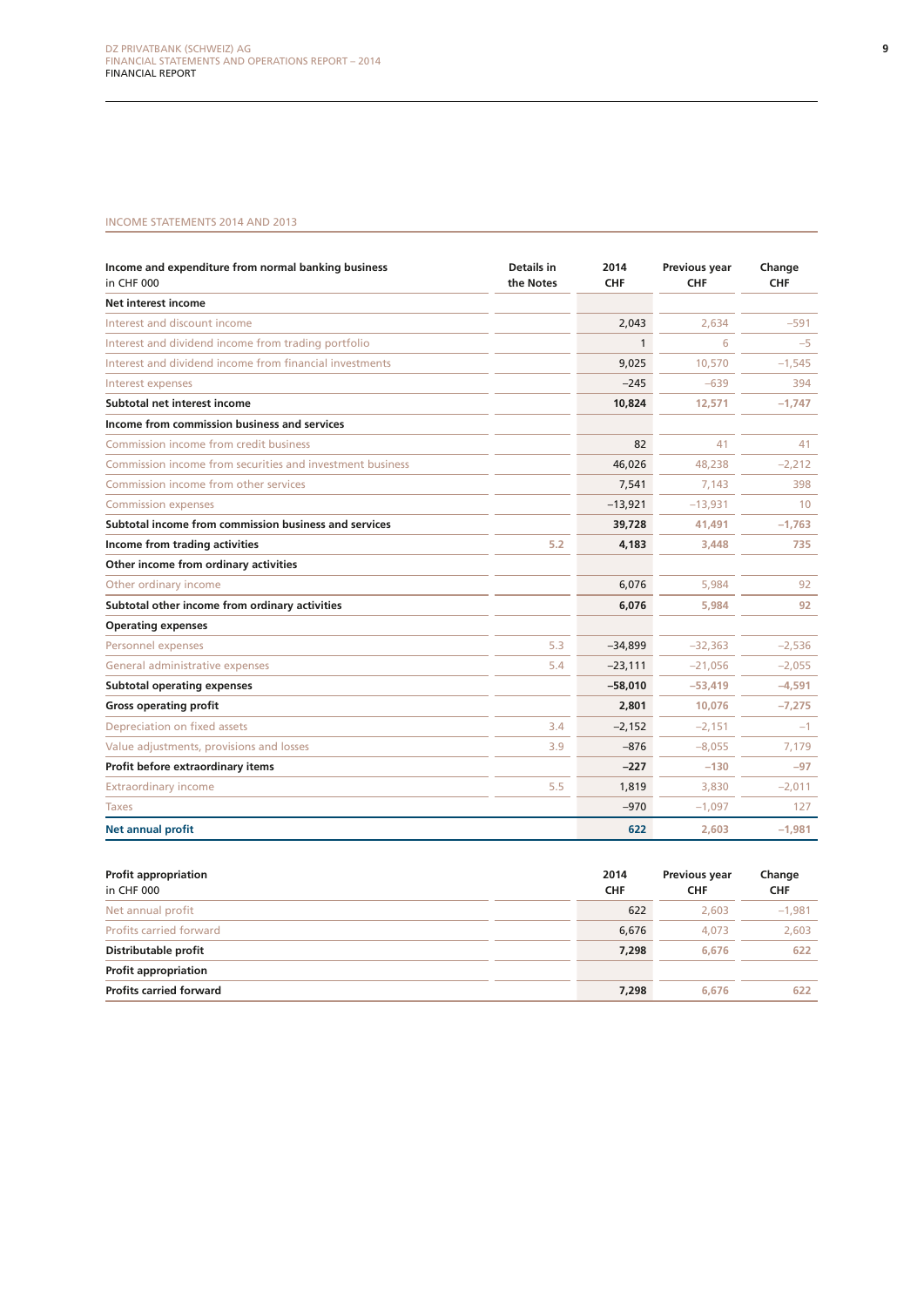#### CASH FLOW STATEMENTS 2014 AND 2013

| in CHF 000                                         |               | 2014    |                |          | Previous year |                |  |
|----------------------------------------------------|---------------|---------|----------------|----------|---------------|----------------|--|
|                                                    | <b>Inflow</b> | Outflow | <b>Balance</b> | Inflow   | Outflow       | <b>Balance</b> |  |
| Net annual profit                                  | 622           |         |                | 2,603    |               |                |  |
| Depreciation on fixed assets                       | 2,152         |         |                | 2,151    |               |                |  |
| Value adjustments and provisions                   |               | 355     |                | 4,185    |               |                |  |
| Changes in reserves for general banking risks      |               | 500     |                |          |               |                |  |
| Prepayments and accrued income                     |               | 2,852   |                |          | 1,258         |                |  |
| <b>Accruals and deferred income</b>                |               | 2,117   |                | 222      |               |                |  |
| Cash flow from operations (internal financing)     | 2,774         | 5,824   | $-3,050$       | 9,161    | 1,258         | 7,903          |  |
| Other tangible fixed assets                        |               | 956     |                |          | 3,685         |                |  |
| Cash flow from fixed asset transactions            | 0             | 956     | $-956$         | 0        | 3,685         | $-3,685$       |  |
| Due from banks (over 90 days)                      | 200,026       |         |                |          | 108,122       |                |  |
| <b>Interbank business</b>                          | 200,026       | 0       | 200,026        | 0        | 108,122       | $-108,122$     |  |
| Mortgage receivables                               | 50            |         |                |          | 5,400         |                |  |
| Due from clients                                   |               | 12,334  |                | 21,794   |               |                |  |
| Other amounts due to clients                       | 83,317        |         |                | 143,876  |               |                |  |
| <b>Client business</b>                             | 83,367        | 12,334  | 71,033         | 165,670  | 5,400         | 160,270        |  |
| Trading holdings in securities and precious metals | 786           |         |                | 1,555    |               |                |  |
| <b>Financial assets</b>                            | 73,336        |         |                | 52,664   |               |                |  |
| <b>Capital market transactions</b>                 | 74,122        | 0       | 74,122         | 54,219   | $\mathbf 0$   | 54,219         |  |
| Other assets                                       |               | 2,976   |                |          | 4,571         |                |  |
| <b>Other liabilities</b>                           | 7,116         |         |                |          | 1,235         |                |  |
| Other balance sheet items                          | 7,116         | 2,976   | 4,140          | $\bf{0}$ | 5,806         | $-5,806$       |  |
| Cash flow from banking activities                  | 364,631       | 15,310  | 349,321        | 219,889  | 119,328       | 100,561        |  |
| Liquid funds                                       |               | 171,596 |                |          | 37,678        |                |  |
| Due from banks (up to 90 days)                     | 33,820        |         |                | 109,989  |               |                |  |
| Due to banks (up to 90 days)                       |               | 201,546 |                |          | 181,811       |                |  |
| Due from money market papers issued                |               |         |                |          |               |                |  |
| Due to money market papers issued                  |               | 5,993   |                | 4,721    |               |                |  |
| <b>Change in liquidity</b>                         | 33,820        | 379,135 | $-345,315$     | 114,710  | 219,489       | $-104,779$     |  |
| <b>Total inflow</b>                                | 401,225       |         |                | 343,760  |               |                |  |
| <b>Total outflow</b>                               |               | 401,225 | $\mathbf{0}$   |          | 343,760       | $\mathbf{0}$   |  |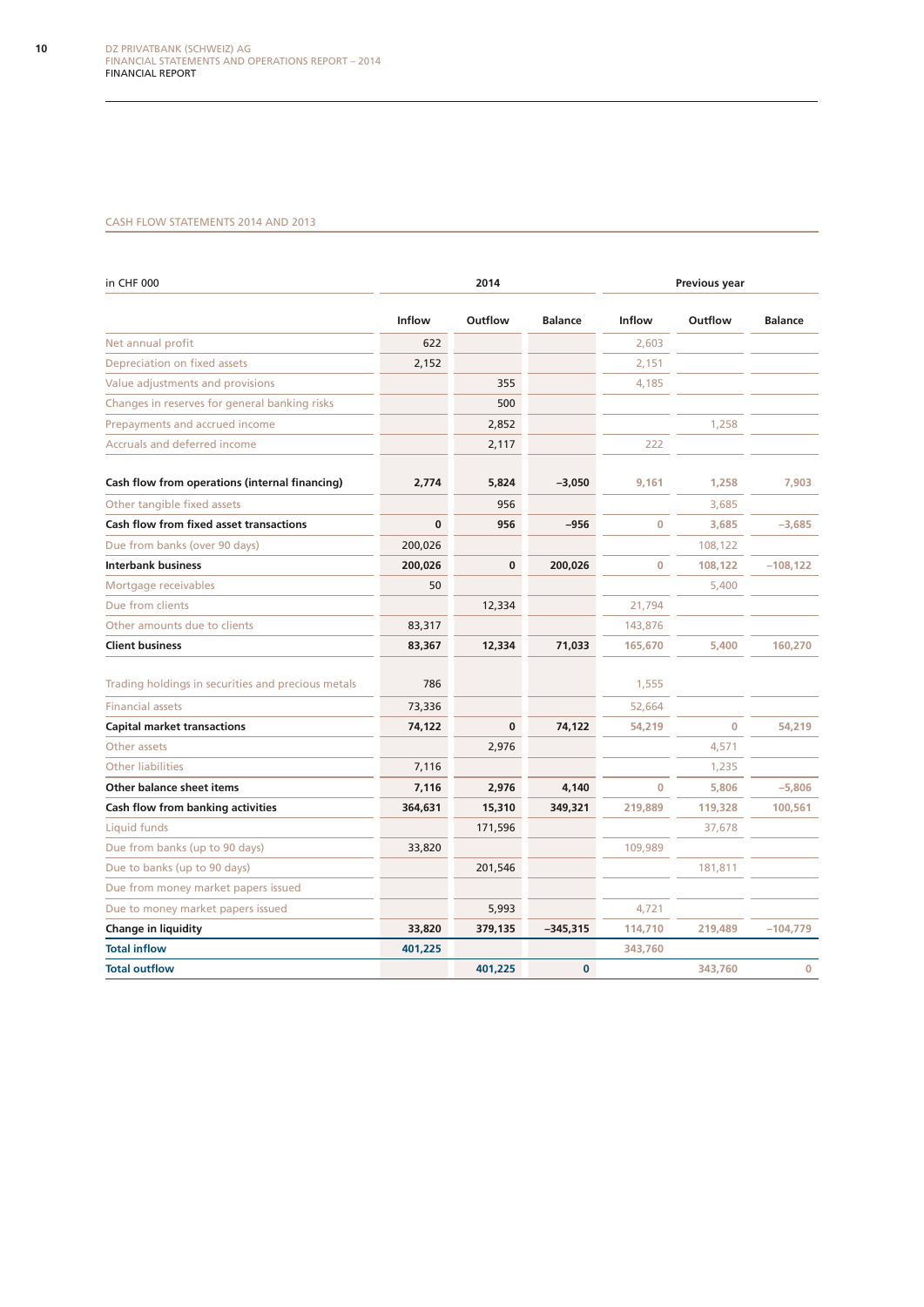# NOTES TO THE FINANCIAL REPORT

# 1. NOTES ON BUSINESS OPERATIONS AND STAFF

As at the reporting date, DZ PRIVATBANK (Schweiz) AG is a 100%-owned subsidiary of DZ PRIVATBANK S.A., Luxembourg, which in turn is a 70 % subsidiary of DZ BANK AG Deutsche Zentral-Genossenschaftsbank, Frankfurt am Main. 19% of the shares are held by WGZ BANK AG Westdeutsche Genossenschafts-Zentralbank, Düsseldorf, and 11% by 380 cooperative banks in Germany and Austria.

DZ PRIVATBANK (Schweiz) AG focuses on private client business, asset management and investment advice, including loans against securities, and represents the centre of excellence of the DZ PRIVATBANK Group and the cooperative financial network for private banking in Switzerland. DZ PRIVATBANK (Schweiz) AG is the sole shareholder of IPConcept (Schweiz) AG. This is a fund management company which serves as a centre of excellence specialising in funds in Switzerland.

The Bank's strategic focus is thus on its collaboration with the German cooperative financial network.

As at the end of 2014, the total number of full-time equivalent staff stood at 188.7 compared with 189.9 one year earlier. Seven trainees are receiving training, whereas there were six the previous year.

The business activities listed below have a significant influence on the Bank's risk exposure and income position.

# COMMISSION BUSINESS AND SERVICES

Commission business and services are the main pillar of DZ PRIVATBANK (Schweiz) AG. Commission revenue comes primarily from investment advice and asset management. These services are used primarily by private and institutional clients.

### BALANCE SHEET OPERATIONS

Balance-sheet operations also account for a substantial proportion of the Bank's revenue. On the lending side, similar to the credit strategy positioning, emphasis is placed on collateralised loans and the financing of property in Switzerland.

DZ PRIVATBANK (Schweiz) AG's financial investments comprise a strategic portfolio of securities with a medium to long-term investment horizon. Rating requirements and decision-making procedures are applied.

Money market business is short-term, whereby a large proportion of transactions is effected within the Group. The structure of the balance sheet is managed by using interest rate swaps to control interest risk.

### TRADING

Almost all our trading in foreign exchange, precious metals and securities is related to client-led transactions. The Bank therefore has no significant proprietary trading holdings.

### RISK ASSESSMENT

At its meeting in December 2014 in its regular review of its risk policy, the Board of Directors addressed the significant risks, to which the Bank is exposed. This concerns the risk categories for credit, market, liquidity, shareholder, operational (including legal and fiscal risks), business and strategic risks (reputational risk, regulatory risks, etc.). Risk-reduction measures and internal controls (including reporting) were also included in the assessment.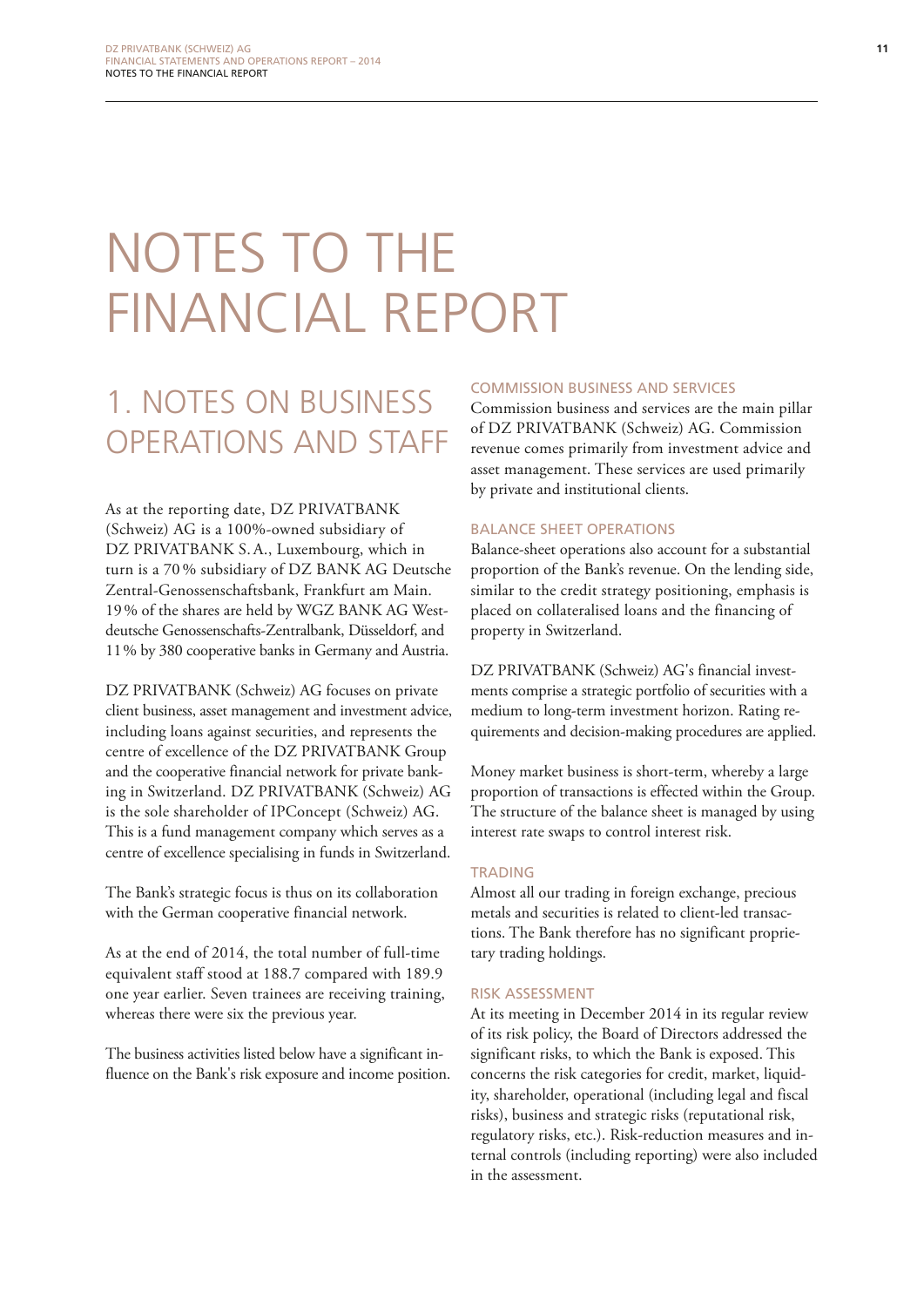#### RISK MANAGEMENT

The Board of Directors is the highest governing body in the risk management organisation. It establishes the risk policy and defines in this the risk philosophy, organisation and responsibilities as well as risk measurement and risk control. The risk policy is regularly reviewed for its suitability and forms the basis for the risk management system.

Limits are set for individual risks, and adherence to these is monitored continuously. Trading positions are assumed daily. Responsibility for risk management and risk monitoring is separated at Executive Board level.

The Board of Directors and all the Bank's managers are regularly informed of its net assets, liquidity, financial position and results of operations – and also of potential risks – by means of an appropriate management information and reporting system. As part of an efficient risk-control system, a Risk Control Committee comprising members from different areas meets on a regular basis to closely monitor and document the abovementioned risks and to report to the Executive Board on measures defined. Furthermore the identification, qualification and assessment of risks from information and physical safety is performed by the Committee for Integral Safety.

# CREDIT AND DEFAULT RISKS

Credit and default risks are limited by means of risk diversification, quality requirements, cover margins and counterparty limits (authorisation procedures); they are regularly monitored by organisational measures. Active lending business is primarily restricted to loans to private clients and companies covered by collateralised loans, securities or mortgages, subject to strict application of the lending criteria and cover margins, appropriate diversification of security portfolios and daily scrutiny of positions.

Defined credit-rating requirements are applied when selecting our own current investments in line with the defined investment strategy. The individual items are subject to ongoing and close monitoring.

Appropriate provision is made for all latent and identifiable risks.

## INTEREST RATE RISKS

Interest rate risks are periodically calculated and quantified using NPV simulations and model calculations. Risk management is performed through suitable balance sheet measures or by employing financial derivative instruments. Fundamental decisions relating to management of the balance sheet structure are taken by the Treasury Committee, which meets on a regular basis.

# OTHER MARKET RISKS AND LIQUIDITY RISKS

Market risks affecting the Bank's own positions in securities, foreign exchange and precious metals are restricted by a risk limit system and are monitored daily. The tradeability of the Bank's own positions is reviewed regularly. Liquidity risks are monitored as required by banking legislation and using simulated scenarios.

# OPERATIONAL RISKS

Operational risks are restricted by an appropriate and effective organisational structure, combined with a comprehensive system of directives. Regular staff training is conducted to promote risk awareness. The Internal Audit Department reviews the suitability and effectiveness of the internal control system and reports the results directly to the Board of Directors.

As part of the implementation of Basel III, the bank applies the international approach (SA-BIZ) to credit risks and the basic indicator approach to operational risks.

DZ PRIVATBANK (Schweiz) AG is also closely involved in the DZ PRIVATBANK Group's integrated risk and capital control system, which covers the management and control of all risk categories.

# COMPLIANCE AND REPUTATIONAL/LEGAL RISKS

The Tax, Legal & Compliance Department ensures that business operations are carried out in accordance with the prevailing regulatory requirements (including FINMA Circular 2008/24) and the obligation to exercise diligence of a financial intermediary. It also ensures compliance with the ongoing requirements and developments emanating from the supervisory authority, the legislature and other bodies, and that directives and rules are amended in the light of regulatory changes. Checks are also made to ensure that the appropriate legal and regulatory specifications are implemented.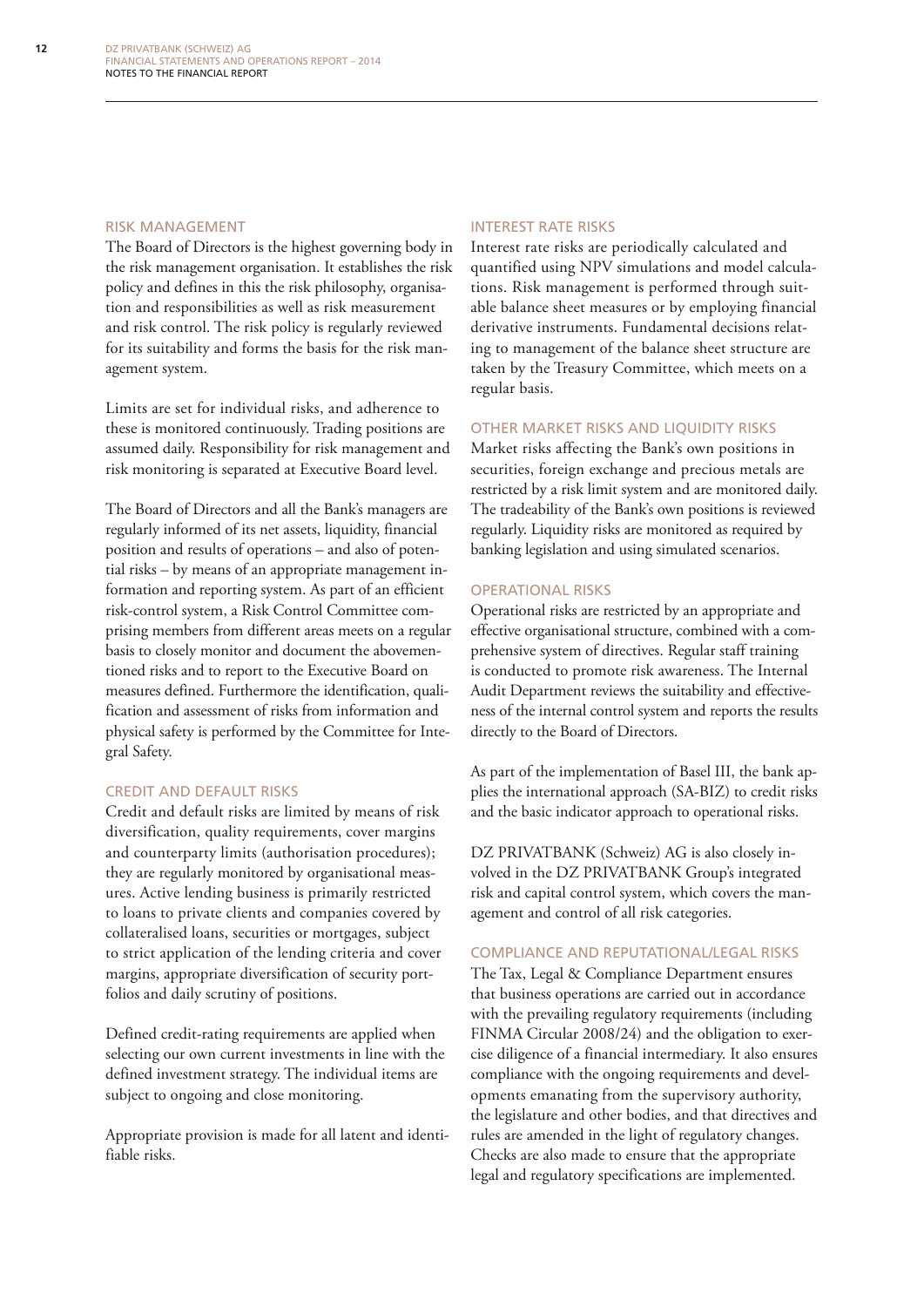The Data Protection Officer acts as a central point of contact for issues concerning data protection and makes sure that the appropriate legal and regulatory specifications are implemented.

The Bank consults both its own internal advisers, as well as external lawyers and taxation specialists, to assess legal and taxation risks.

# CAPITAL ADEQUACY

Capital adequacy is disclosed in accordance with FINMA Circular 2008/22 no. 5 in the Annual Report of the DZ BANK Group.

# OUTSOURCING OF BUSINESS

Some services are outsourced, primarily for technical reasons, in compliance with the relevant FINMA regulations. Both the Tax, Legal and Compliance Department and Internal Audit ensure that these regulations are observed. All employees of the service providers concerned are contractually bound by banking secrecy, which ensures that confidentiality is maintained. Data is processed exclusively in Switzerland, except in the case of asset management.

The following services are affected:

- Mail services
- Operation of inter-bank applications (SIC, EUROSIC, SWIFT and SECOM/SIX SIS)
- Outsourcing of hardware for servers in connection with technical support for the client-server structure and the PCs
- Decentralised/centralised asset management

# POST-BALANCE SHEET EVENTS

The Swiss National Bank's abandonment of the minimum rate and introduction of negative interest rates on 15 January 2015 caused surprise in the currency markets, but the effect of this on the capital markets remains to be seen. It has not had a decisive impact on the assets, finance and profit situation of DZ PRIVATBANK (Schweiz) AG over the past year. The Swiss economy is therefore facing new challenges with which the Bank will also be confronted.

# 2. ACCOUNTING AND VALUATION PRINCIPLES

#### GENERAL PRINCIPLES

The Bank's accounts, valuations and balance sheet are drawn up in accordance with the requirements of the Swiss Code of Obligations (OR), the Swiss Banking Act (BankG) and the related ordinance (BankV), as well as the guidelines of the Federal Financial Market Authority (FINMA) and the professional financial reporting recommendations applicable to banks (Swiss GAAP FER). All transactions concluded by the balance sheet date are recorded in updated form. All transactions are reported in accordance with the trade date principle.

## FOREIGN CURRENCIES

Holdings of foreign exchange and banknotes and precious metal accounts are converted at the average exchange rates on the balance sheet date.

Foreign currency transactions during the year are converted at the rate at the time of the transaction.

Exchange rates for foreign currencies

|      | 2014    | 2013    |
|------|---------|---------|
| EUR. | 1.2024  | 1.2267  |
| USD  | 0.98938 | 0.89104 |

# LIQUID FUNDS, MONEY MARKET PAPERS, RECEIVABLES DUE FROM BANKS AND **BORROWINGS**

These items are generally reported at nominal value. In the case of discounted papers, the discount is included in the income statement over the time to maturity.

Repo transactions are treated as advances covered by securities.

The interest income from repo transactions is amortised over the term of the underlying transactions.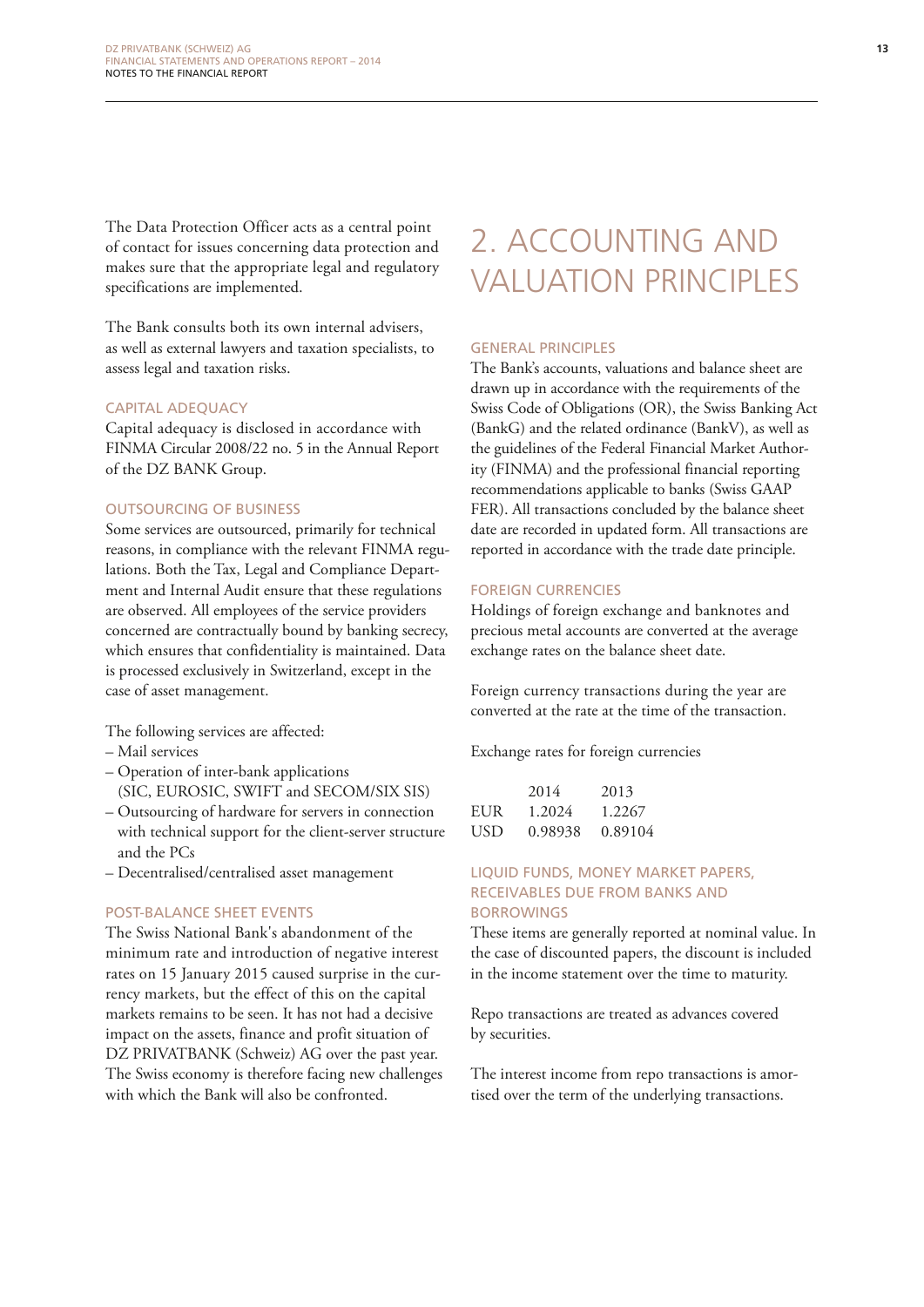## RECEIVABLES FROM CLIENTS AND MORTGAGE RECEIVABLES

Amounts due from clients are reported at nominal value.

Doubtful debts, i.e. debts in relation to which it is unlikely that the debtor will be in a position to meet his future obligations, are valued individually and the depreciation is covered by itemised bad debt provisions.

Value impairment is measured as the difference between the book value of the receivable and the amount that is likely to be collectible, taking account of counterparty risk and the net proceeds from the sale of any possible collateral.

All amounts due from customers are periodically reviewed to identify default risks.

Interest and commission income that is more than 90 days overdue is not included in the income statement until it has been paid.

# TRADING HOLDINGS IN SECURITIES AND PRECIOUS METALS

These are valued and reported at fair value which corresponds to a price set on a price-efficient, liquid market.

Interest and dividend income from trading holdings in securities are credited to the interest and dividend income from trading holdings item. No capital refinancing costs are charged against the trading profit.

# FINANCIAL ASSETS

Held-to-maturity debt instruments are valued in the balance sheet following the accrual method.

Premiums and discounts are entered directly under financial investments. Realised gains from early disposal or repayment are offset under other assets/liabilities or amortised over the residual maturity under interest income.

Value impairments related to credit rating are reported in the income statement under the "Value adjustments, provisions and losses" item.

Equity positions are valued at the lowest value principle.

Only physical holdings used to cover liabilities arising from precious metal accounts are reported under precious metals. Like liabilities, they are reported at market value.

# EQUITY INTERESTS

These items are carried at cost, minus write-downs necessitated by operational factors.

# TANGIBLE FIXED ASSETS

Investments in tangible fixed assets are capitalised and valued according to the historical cost principle if they are used over more than one accounting period. Small acquisitions are immediately charged to general administrative expenses.

They are depreciated on a straight-line basis over their expected useful life, which is:

### *Leasehold improvements*

– remaining lease agreement term 8 years max.

*Other tangible fixed assets*

| – IT hardware             | 3 years max.          |
|---------------------------|-----------------------|
| – furniture               | 8 years max.          |
| - machinery and equipment | 5 years max.          |
| – vehicles                | 5 years max. (from    |
|                           | initial registration) |
|                           |                       |

*Other (intangible assets)*

 $-$  IT software  $5$  years max.

Additional depreciation may be applied. The value of fixed assets is reviewed annually.

# VALUE ADJUSTMENTS AND PROVISIONS

Individual value adjustments are deducted directly from the corresponding asset items.

Appropriate provisions are made under this item for identifiable risks in off-balance sheet items and for other operationally identifiable risks. The other provisions may include undisclosed reserves.

## PENSION OBLIGATIONS

The Bank's employees are affiliated to a contributory collective foundation under the Federal Act on pension benefits (BVG). This takes the form of a defined-con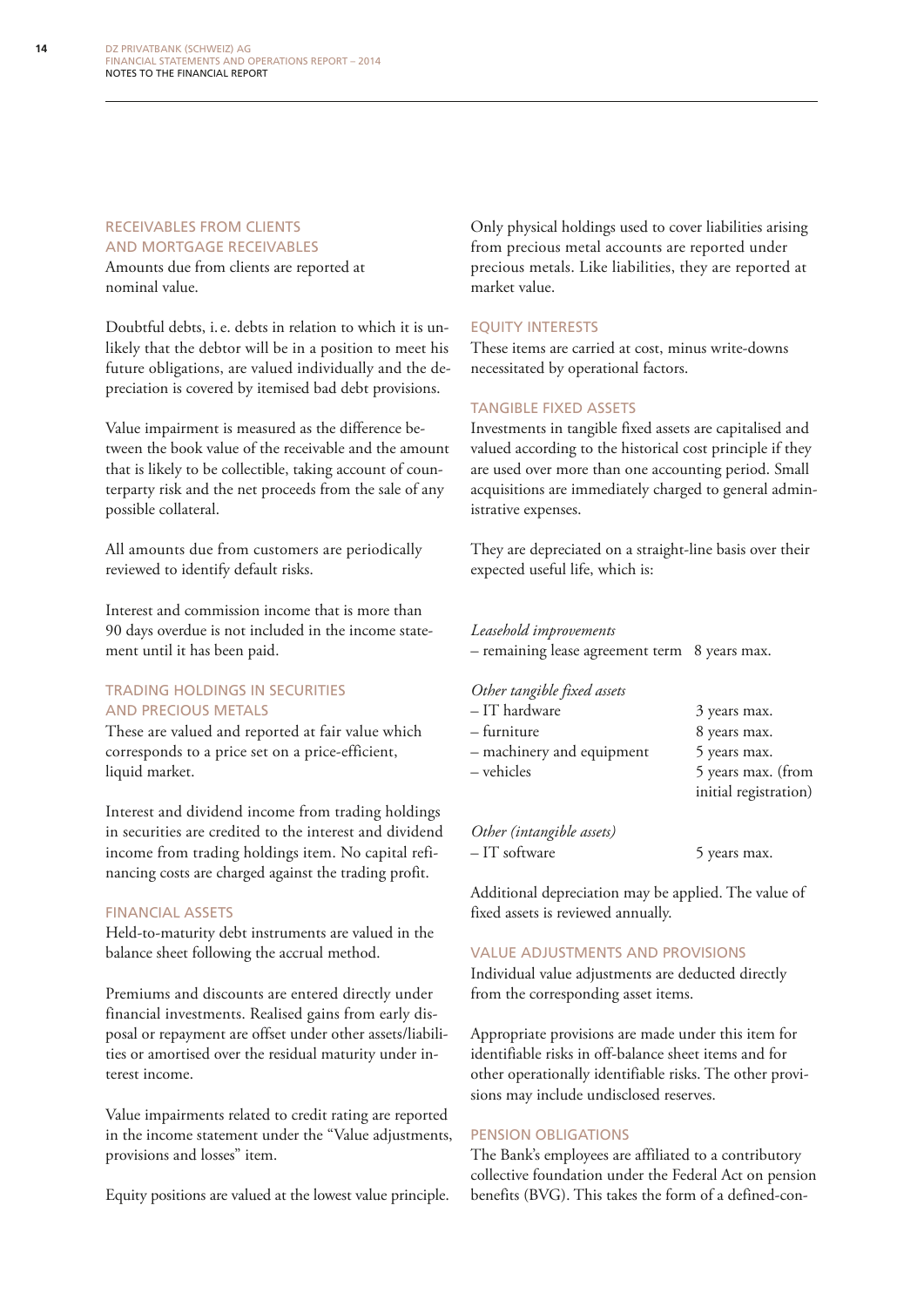tribution scheme. As required by FINMA's accounting regulations, provisions are formed for liabilities to the pension scheme existing as of the balance sheet date.

Any commercial benefit (e. g. employer's contribution reserve) is not capitalised but reported in the Notes. As at 31 December 2014, the Bank reported no employ er's contribution reserve.

# **TAXES**

Current taxes are reported under this expense item. Non-recurrent and transaction-based taxes are not included in this item.

# CONTINGENT LIABILITIES, IRREVOCABLE UNDER - TAKINGS, CALL AND ADDITIONAL LIABILITIES, COMMITMENT CREDITS

Off-balance sheet transactions are entered at their nominal value. Provisions for risks arising on these items are made under the "Value adjustments and provisions" item.

# DERIVATIVE FINANCIAL INSTRUMENTS

Financial derivatives are employed in asset and liability management and in securities, foreign exchange and precious metal trading for the account both of third parties and of the Bank itself.

Financial derivatives that are outstanding on the balance sheet date are treated as off-balance sheet items. Re placement costs are given in the Notes, together with contract volumes.

All financial derivatives are reported at fair value under "Other assets" and "Other liabilities".

Profit from derivatives used to manage the balance sheet structure in order to control interest rate risk is reported in the "Interest income" item.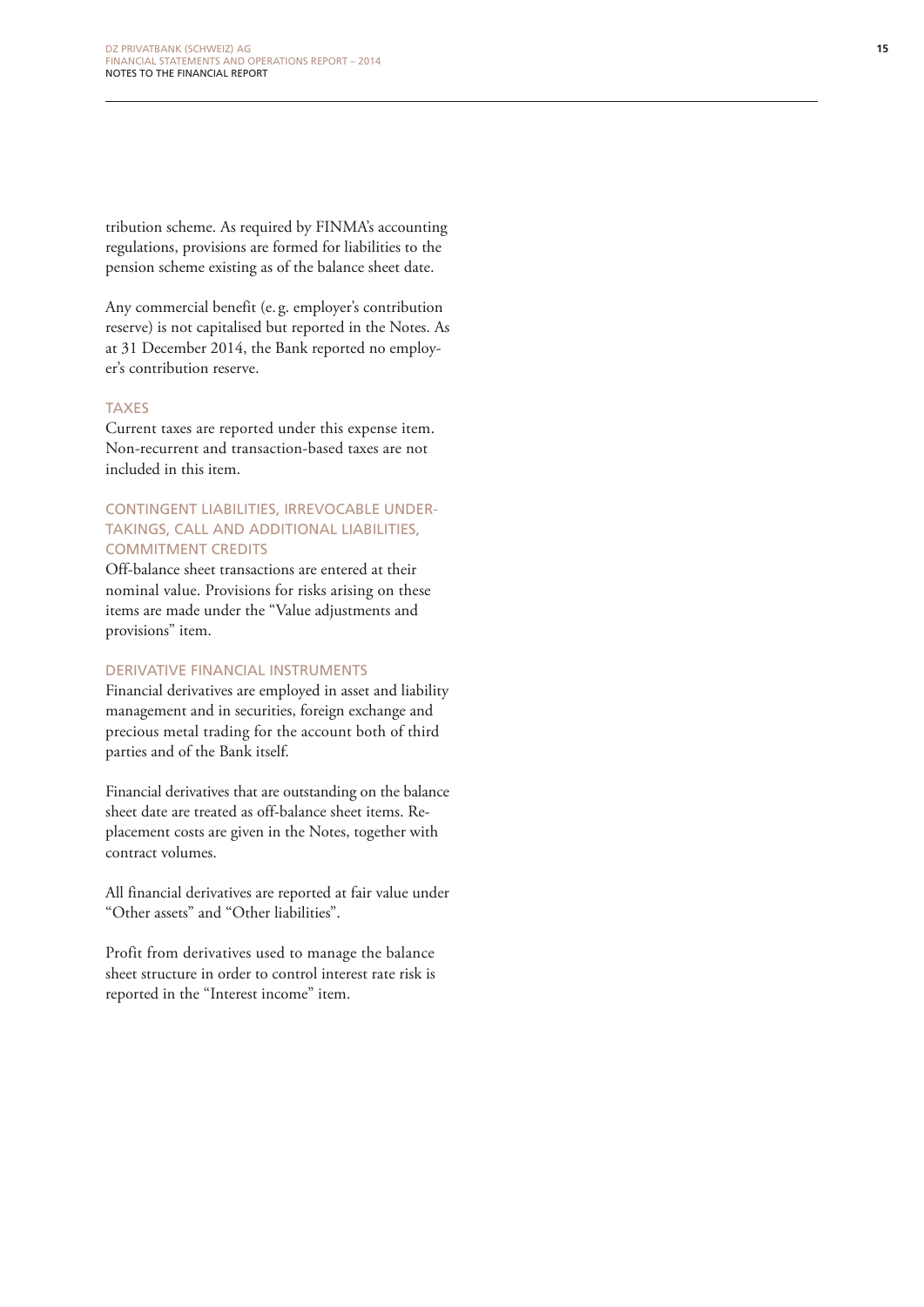# 3. INFORMATION ON THE BALANCE SHEET

3.1 SUMMARY OF THE COLLATERAL RELATING TO LOANS AND OFF-BALANCE SHEET TRANSACTIONS

| in CHF 000                           | Type of collateral     |                  |                       |        |
|--------------------------------------|------------------------|------------------|-----------------------|--------|
|                                      | Mortgage<br>collateral | Other collateral | Without<br>collateral | Total  |
| Loans                                |                        |                  |                       |        |
| Due from clients                     |                        | 66,838           | 132                   | 66,970 |
| <b>Mortgages</b>                     | 5,350                  |                  |                       | 5,350  |
| of which residential properties      | 5,350                  |                  |                       | 5,350  |
| <b>Total loans in financial year</b> | 5,350                  | 66,838           | 132                   | 72,320 |
| <b>Previous year</b>                 | 5,404                  | 54,501           | 131                   | 60,036 |
| <b>Off-balance sheet</b>             |                        |                  |                       |        |
| <b>Contingent liabilities</b>        |                        | 25,807           | 24                    | 25,831 |
| Irrevocable commitments              |                        |                  | 4,170                 | 4,170  |
| <b>Total off-balance sheet items</b> | 0                      | 25,807           | 4,194                 | 30,001 |
| <b>Previous year</b>                 | $\bf{0}$               | 22,422           | 4,029                 | 26,451 |

3.2 BREAKDOWN OF TRADING HOLDINGS INTO SECURITIES AND PRECIOUS METALS, FINANCIAL INVESTMENTS AND EQUITY INTERESTS

#### 3.2.1 TRADING HOLDINGS IN SECURITIES AND PRECIOUS METALS

| in CHF 000                                                                             | <b>Financial year</b> | <b>Previous year</b> |
|----------------------------------------------------------------------------------------|-----------------------|----------------------|
| <b>Debt instruments</b>                                                                | 175                   | 1,032                |
| – listed                                                                               | 175                   | 1.032                |
| <b>Fund units</b>                                                                      | 15                    | 102                  |
| <b>Precious metals</b>                                                                 | 192                   | 34                   |
| Total trading holdings in securities and precious metals                               | 382                   | 1.168                |
| of which securities eligible for use in repo transactions as per liquidity regulations | 0                     |                      |

#### 3.2.2 FINANCIAL INVESTMENT

| in CHF 000                                                                                | Book value            |               | <b>Fair value</b>     |               |
|-------------------------------------------------------------------------------------------|-----------------------|---------------|-----------------------|---------------|
|                                                                                           | <b>Financial year</b> | Previous year | <b>Financial year</b> | Previous year |
| <b>Debt instruments</b>                                                                   | 709,942               | 783.243       | 736,106               | 794,943       |
| of which intended to be held to maturity                                                  | 709,942               | 783,243       | 736,106               | 794,943       |
| <b>Precious metals</b>                                                                    | 1,859                 | 1.894         | 1,859                 | 1.894         |
| <b>Total financial investments</b>                                                        | 711.801               | 785.137       | 737.965               | 796.837       |
| of which securities eligible for use in repo transactions as<br>per liquidity regulations | 278,867               | 327.790       |                       |               |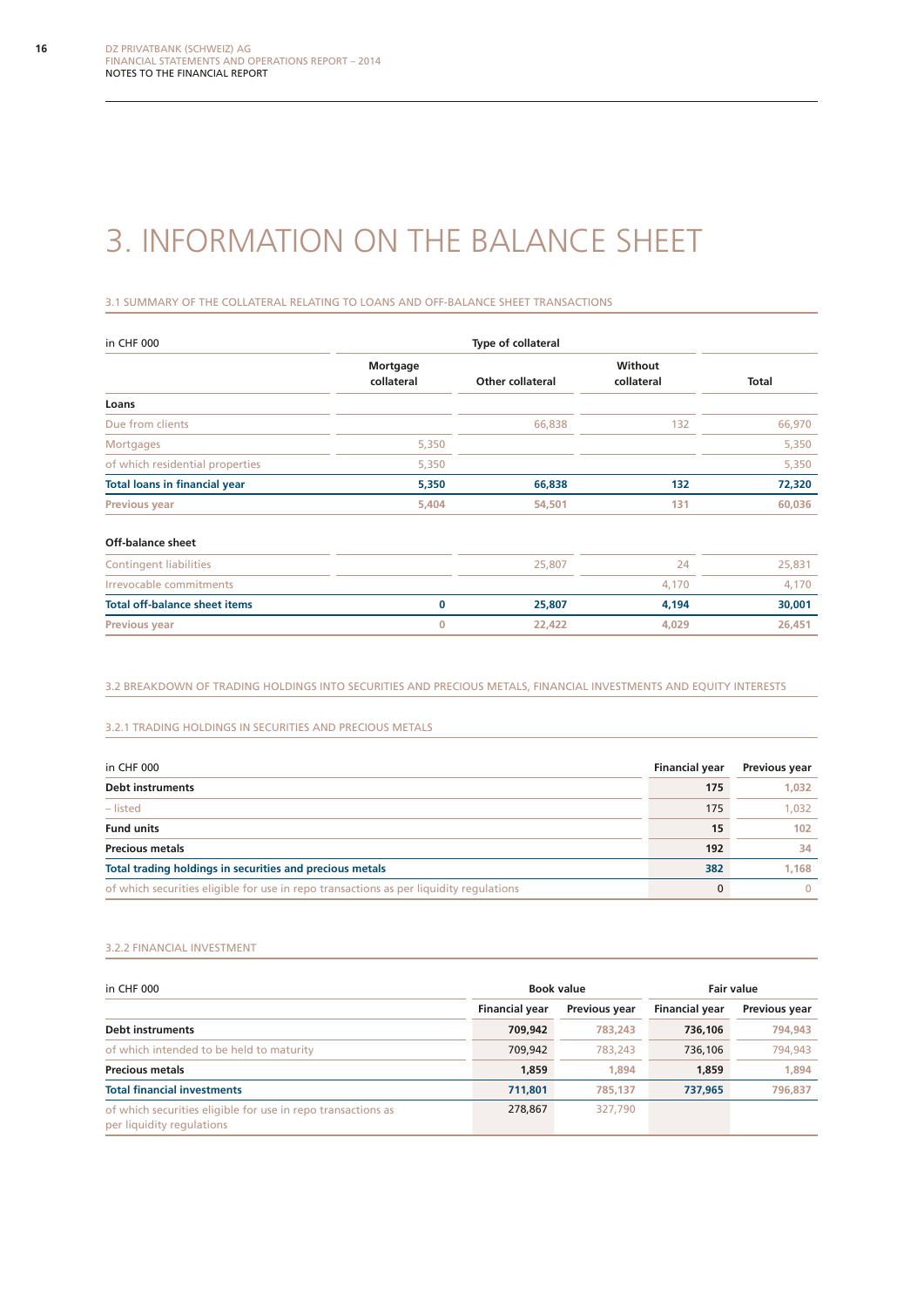#### 3.2.3. EQUITY INTERESTS

| in CHF 000                    | <b>Financial year</b> | Previous year |
|-------------------------------|-----------------------|---------------|
| without market value          | 6.004                 | 6.004         |
| <b>Total equity interests</b> | 6.004                 | 6.004         |

#### 3.3 DETAILS OF SIGNIFICANT EQUITY INTERESTS

| in CHF 000                                    |                    | <b>Financial year</b> |               |         | Previous year |  |
|-----------------------------------------------|--------------------|-----------------------|---------------|---------|---------------|--|
| Company name and registered office            | <b>Operations</b>  |                       | Share capital | % held  | % held        |  |
| Reported in the balance sheet under holdings: |                    |                       |               |         |               |  |
| IPConcept (Schweiz) AG, Zurich                | Investment company | <b>CHF</b>            | 6.500         | $100\%$ | $100\%$       |  |

## 3.4 MOVEMENTS IN FIXED ASSETS

| in CHF 000                    | Acquisition<br>value | Total accumu-<br>lated depreci-<br>ation to Depre-<br>ciation | Book value<br>End of previous<br>year | Reclassification | Investments | <b>Divestments</b> | Depreciations | Book value end<br>financial year |
|-------------------------------|----------------------|---------------------------------------------------------------|---------------------------------------|------------------|-------------|--------------------|---------------|----------------------------------|
| <b>Equity interests</b>       |                      |                                                               |                                       |                  |             |                    |               |                                  |
| <b>Majority interests</b>     | 7,404                | $-1,400$                                                      | 6,004                                 | $\mathbf 0$      | $\Omega$    | $\Omega$           | $\mathbf{0}$  | 6,004                            |
| <b>Total equity interests</b> | 7,404                | $-1,400$                                                      | 6,004                                 | $\bf{0}$         | 0           | 0                  | 0             | 6,004                            |
| <b>Tangible fixed assets</b>  |                      |                                                               |                                       |                  |             |                    |               |                                  |
| Property                      |                      |                                                               |                                       |                  |             |                    |               |                                  |
| - Bank buildings              |                      |                                                               | $\mathbf{0}$                          |                  |             |                    |               | $\mathbf{0}$                     |
| Leasehold improvements        | 5,702                | $-5,513$                                                      | 189                                   | $\mathbf 0$      | 0           | $\mathbf 0$        | $-112$        | 77                               |
| Other tangible fixed assets   | 3,537                | $-3,312$                                                      | 225                                   | $\mathbf{0}$     | $\Omega$    | $\mathbf 0$        | $-92$         | 133                              |
| Other (intangible assets)     | 13,886               | $-9,733$                                                      | 4,153                                 | $\mathbf{0}$     | 956         | $\mathbf 0$        | $-1,948$      | 3,161                            |
| <b>Total fixed assets</b>     | 23,125               | $-18,558$                                                     | 4,567                                 | 0                | 956         | 0                  | $-2,152$      | 3,371                            |

| Fire insurance value of other tangible fixed assets | 5.200 |
|-----------------------------------------------------|-------|
| Liabilities: future operating lease payments        |       |

# 3.5 OTHER ASSETS AND OTHER LIABILITIES

| in CHF 000                                                  | <b>Financial year</b> |                          | Previous year |                          |  |
|-------------------------------------------------------------|-----------------------|--------------------------|---------------|--------------------------|--|
|                                                             | Other assets          | <b>Other liabilities</b> | Other assets  | <b>Other liabilities</b> |  |
| Replacement values from derivative financial<br>instruments |                       |                          |               |                          |  |
| Contracts as proprietary trader                             |                       |                          |               |                          |  |
| - Trading holdings                                          | 4,597                 | 4,003                    | 2.100         | 1.792                    |  |
| - Balance sheet structure management<br>(hedging)           | $\mathbf{0}$          | 9,527                    | 581           | 1.799                    |  |
| Adjustment account                                          | 8,192                 | $\mathbf{0}$             | 366           | $\Omega$                 |  |
| Other                                                       | 2,042                 | 5,387                    | 8.808         | 8,210                    |  |
| <b>Total other assets and liabilities</b>                   | 14,831                | 18,917                   | 11,855        | 11,801                   |  |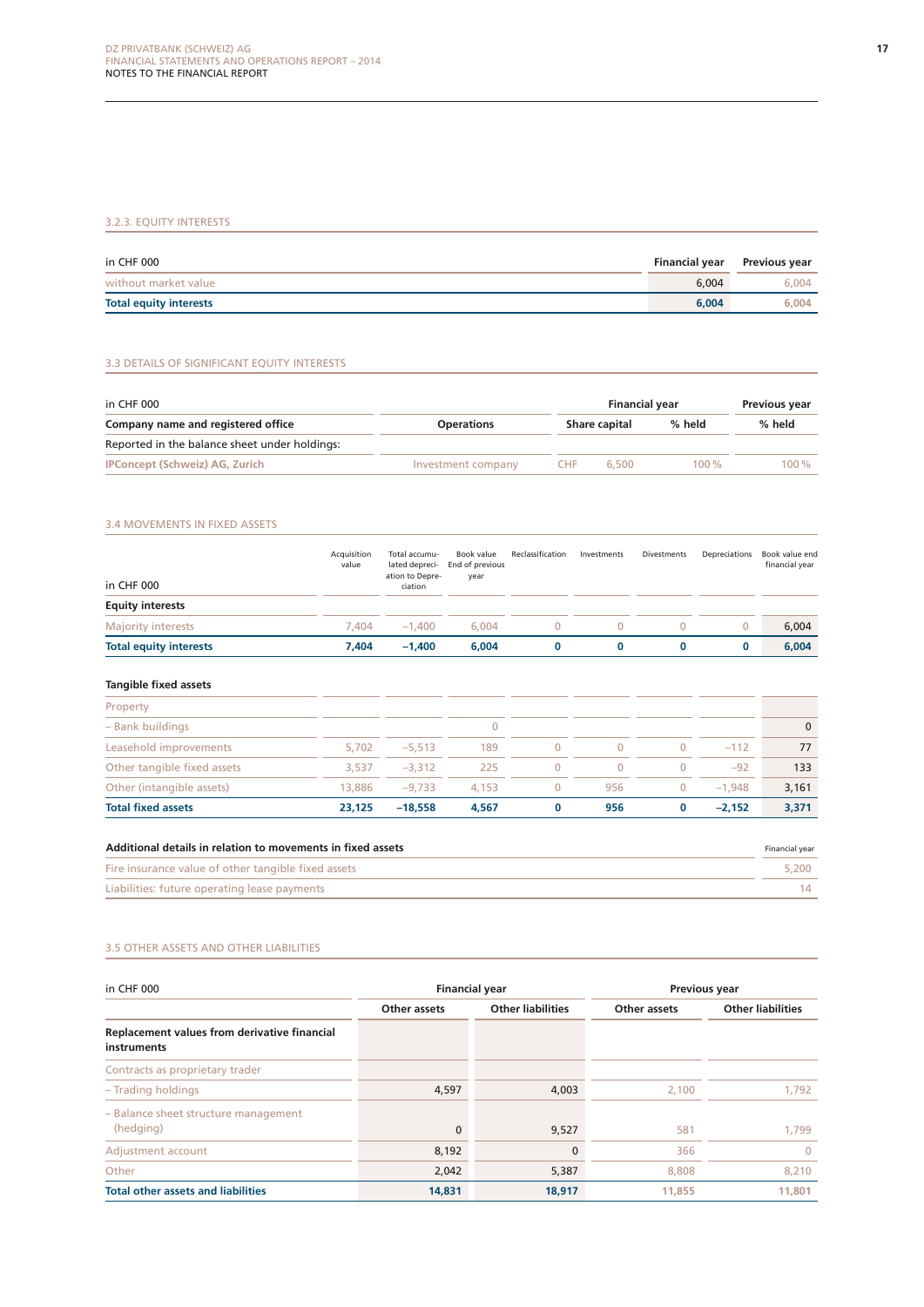#### 3.6 ASSETS PLEDGED OR ASSIGNED AS SECURITY FOR THE BANK'S OWN LIABILITIES AND ASSETS SUBJECT TO RESERVATION OF TITLE

#### 3.6.1 PLEDGED ASSETS

| in CHF 000                  |                   | <b>Financial year</b> | <b>Previous year</b> |                   |  |                     |  |
|-----------------------------|-------------------|-----------------------|----------------------|-------------------|--|---------------------|--|
|                             | <b>Book value</b> | of which drawn upon   |                      | <b>Book value</b> |  | of which drawn upon |  |
| Assets pledged              |                   |                       |                      |                   |  |                     |  |
| Due from banks              | 13,100            | 13,100                | 8.100                | 8,100             |  |                     |  |
| <b>Financial assets</b>     | 24,050            | 650                   | 20,870               | 394               |  |                     |  |
| <b>Total assets pledged</b> | 37,150            | 13,750                | 28,970               | 8,494             |  |                     |  |

#### 3.6.2 SECURITIES LENDING AND REPO AGREEMENTS

| in CHF 000                                                                                                         | <b>Financial year</b> | Previous year |
|--------------------------------------------------------------------------------------------------------------------|-----------------------|---------------|
| Securities lending and repo agreements                                                                             |                       |               |
| Book value of receivables from reverse repurchase transactions                                                     |                       | 50,000        |
| of which with DZ BANK Group                                                                                        |                       | 50,000        |
| Book value of liabilities from reverse repurchase transactions                                                     |                       | 160,698       |
| of which with DZ BANK Group                                                                                        |                       | 160,698       |
| Book value of liabilities from the Bank's own securities transferred<br>under repurchase transactions <sup>1</sup> |                       | 111,880       |
| of which those granted an unrestricted right of onward sale or pledge                                              |                       | 111,880       |
| Fair value of securities received through reverse repurchase transactions                                          |                       | 50,169        |
| of which those granted an unrestricted right of onward sale or pledge                                              |                       | 50,169        |

1 This value is lower than the value of the liabilities as it also includes securities from reverse repo transactions.

#### 3.7 INFORMATION ON PENSION ARRANGEMENTS

Retirement age is generally 64 for women and 65 for men. Policyholders are given the opportunity to take early retirement from the age of 58, subject to a reduction in their pension.

In its statutory individual financial statement, as permitted by FINMA Circular 2008//2, the Bank will not report any future commercial benefit in its assets, particularly in relation to existing employer-contribution reserves

The following tabular presentation is provided as required by the accounting regulations (FINMA Circular 2008/2):

#### **Commercial benefit/commercial liabilities and pension expense**

| <b>Employer contribution</b><br>reserve (AGBR) | <b>Nominal</b><br>value | Waiver<br>of usage                                                                    | <b>Valuation</b><br>adiustment | <b>Balance sheet</b> |  | <b>AGBR</b> result in<br>personnel expense |
|------------------------------------------------|-------------------------|---------------------------------------------------------------------------------------|--------------------------------|----------------------|--|--------------------------------------------|
| in CHF 000                                     | Financial vear          | Financial year and discount Financial year Previous year Financial year Previous year |                                |                      |  |                                            |
| Collective foundation (BVG)                    |                         |                                                                                       |                                |                      |  |                                            |

|                             | Surplus/<br>shortfall |                                             | <b>Portion attributable</b><br>to Bank | Effect on the<br>income state- | Accruals/<br>deferred<br>income | <b>Pension expense</b>                      |
|-----------------------------|-----------------------|---------------------------------------------|----------------------------------------|--------------------------------|---------------------------------|---------------------------------------------|
| <b>Commercial benefit</b>   |                       |                                             |                                        | ment                           |                                 |                                             |
| in CHF 000                  |                       | Financial year Financial year Previous year |                                        | change                         |                                 | Financial year Financial year Previous year |
| Collective foundation (BVG) |                       |                                             |                                        |                                |                                 | 368                                         |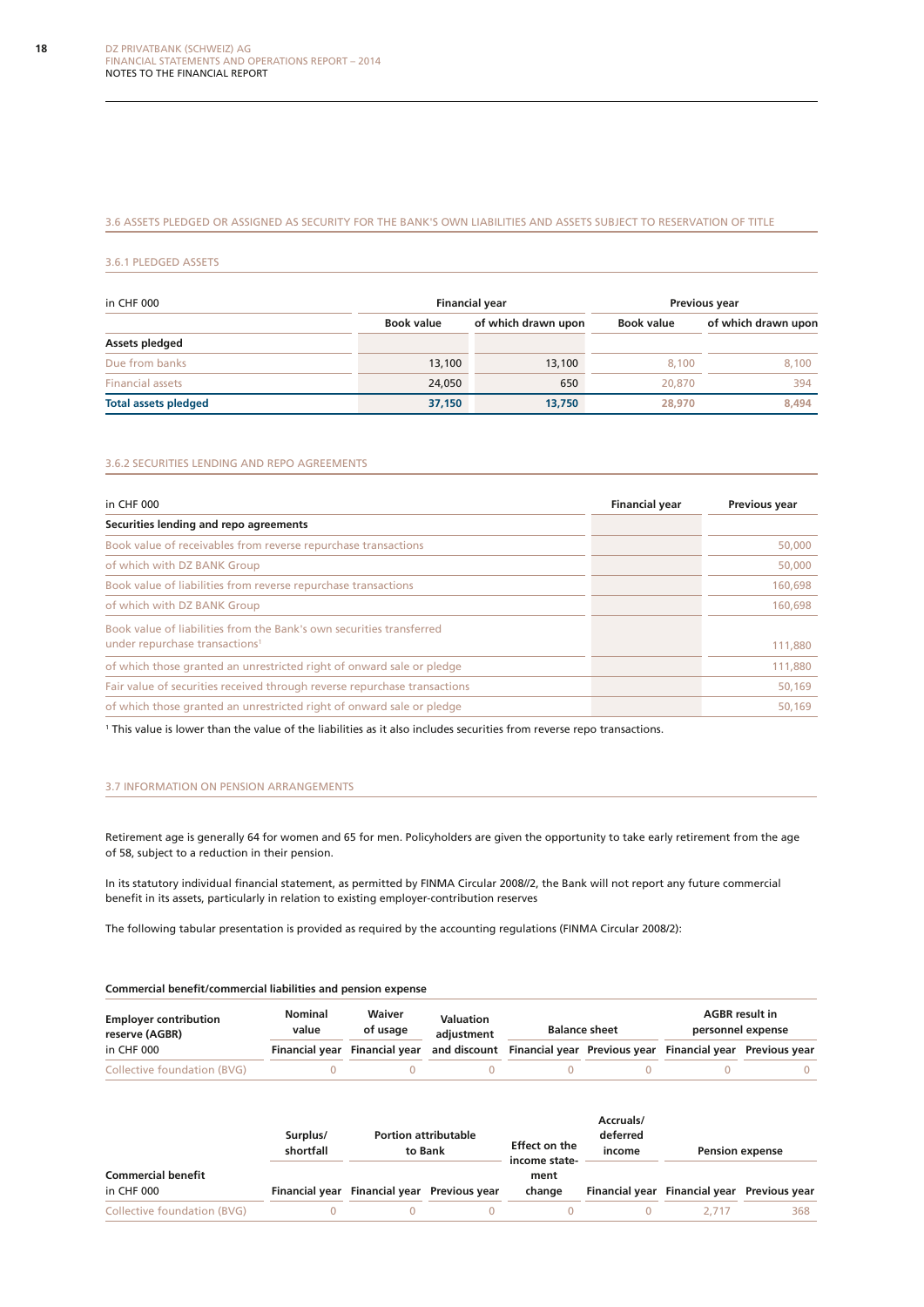#### 3.8 OUTSTANDING BOND LOANS

#### There are no outstanding bond loans.

#### 3.9 VALUE ADJUSTMENTS, PROVISIONS AND RESERVES FOR GENERAL BANKING RISKS

| in CHF 000                                                                               | Balance at end of<br>previous year | Usage in<br>accordance with<br>specified purpose | Change<br>of intended<br>purpose<br>(reposting) | Recoveries,<br>doubtful interest.<br>currency transla-<br>tion differences | New provisions<br>charged to the<br>income statement | Release<br>to income<br>statement | Balance at end of<br>financial year |
|------------------------------------------------------------------------------------------|------------------------------------|--------------------------------------------------|-------------------------------------------------|----------------------------------------------------------------------------|------------------------------------------------------|-----------------------------------|-------------------------------------|
| Provision for deferred taxes                                                             |                                    |                                                  |                                                 |                                                                            |                                                      |                                   |                                     |
| Value adjustments and provisions for<br>default risks<br>(del credere and country risks) | 3.336                              | $-2.659$                                         | $-618$                                          | $-59$                                                                      |                                                      |                                   | $\Omega$                            |
| Value adjustments and<br>provisions for other<br>business risks                          | 170                                |                                                  |                                                 |                                                                            | 800                                                  |                                   | 970                                 |
| Restructuring provisions                                                                 | $\mathbf{0}$                       |                                                  |                                                 |                                                                            | 760                                                  |                                   | 760                                 |
| Other provisions                                                                         | 9,786                              | $-1,718$                                         | 618                                             |                                                                            | 500                                                  | $-1,315$                          | 7,871                               |
| <b>Total value adjustments and</b><br>provisions                                         | 13,292                             | $-4.377$                                         | $\mathbf 0$                                     | $-59$                                                                      | 2,060                                                | $-1.315$                          | 9,601                               |
| less value adjustments directly<br>offset against assets                                 | 3,336                              |                                                  |                                                 |                                                                            |                                                      |                                   | $\mathbf 0$                         |
| <b>Total value adjustments and</b><br>provisions as per balance sheet                    | 9,956                              |                                                  |                                                 |                                                                            |                                                      |                                   | 9,601                               |
| Reserves for general banking risks <sup>1</sup>                                          | 19,300                             |                                                  |                                                 |                                                                            |                                                      | $-500$                            | 18,800                              |

<sup>1</sup> The reserves for general banking risks are taxed.

DZ PRIVATBANK (Schweiz) AG can, in the ordinary course of business, be involved in different legal proceedings. Reserves are built for legal proceedings and associated obligations and expenses, provided that relevant cash outflows are likely and that their amount can be reliably determined.

Increasing regulation of cross-border financial services transactions also requires adjustments to the previous cross-border business model. The Bank has also built up reserves for possible risks arising in this regard.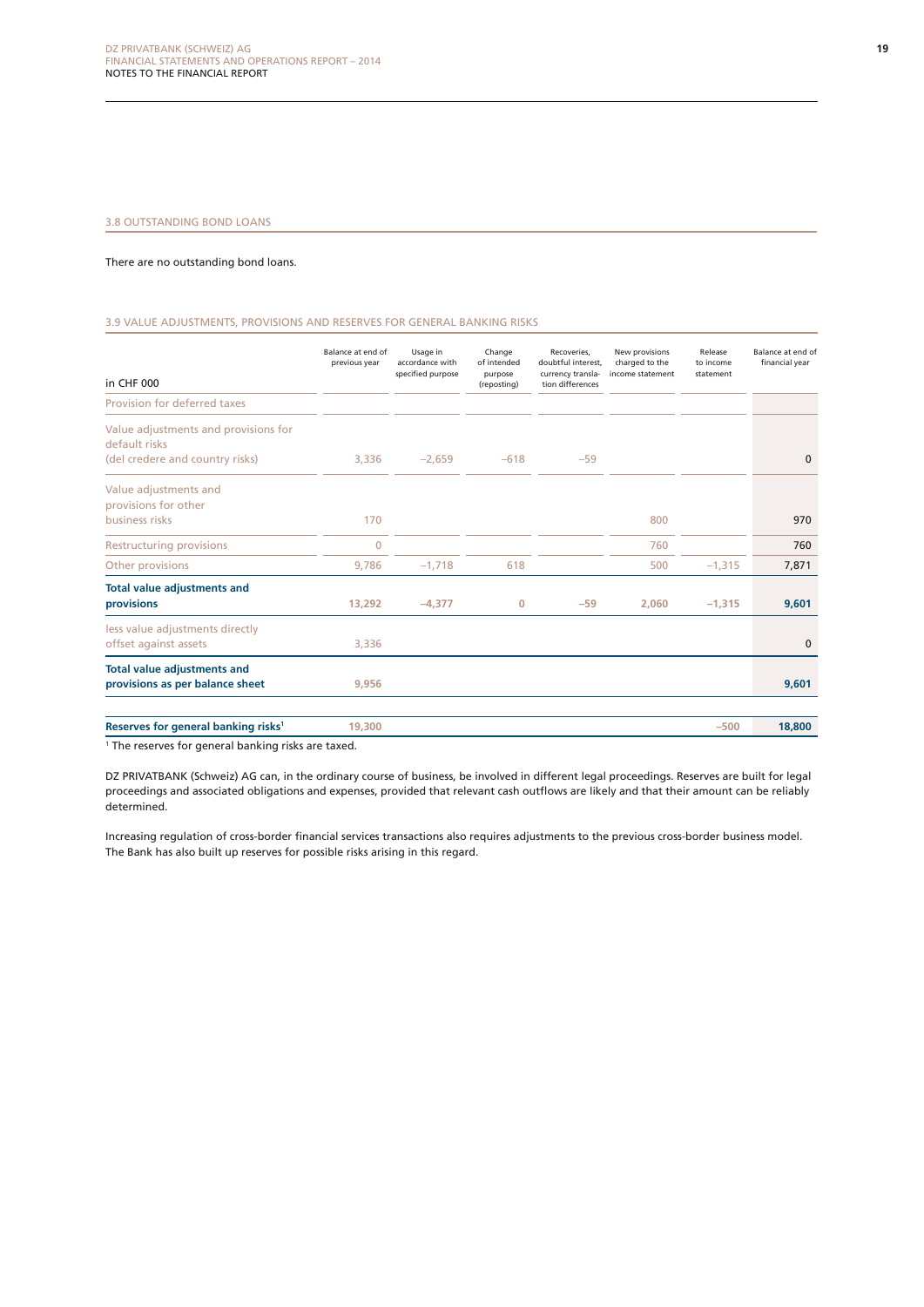#### 3.10 SHARE CAPITAL AND SHAREHOLDERS WITH HOLDINGS OF MORE THAN 5% OF TOTAL VOTING RIGHTS

| Equity<br>in CHF 000 |                        | <b>Financial</b><br>vear |                             | <b>Previous</b><br>vear |                 |                             |
|----------------------|------------------------|--------------------------|-----------------------------|-------------------------|-----------------|-----------------------------|
|                      | Total nominal<br>value | Number of units          | Dividend bearing<br>capital | Total nominal<br>value  | Number of units | Dividend bearing<br>capital |
| Share capital        | 100,000                | 20,000                   | 100,000                     | 100,000                 | 20,000          | 100,000                     |

# **Significant shareholders and groups of**

| shareholders with voting rights<br>in CHF 000                                                                                                                                                                                       |                | <b>Financial year</b> | Previous year  |            |
|-------------------------------------------------------------------------------------------------------------------------------------------------------------------------------------------------------------------------------------|----------------|-----------------------|----------------|------------|
| With voting rights                                                                                                                                                                                                                  | <b>Nominal</b> | Share in %            | <b>Nominal</b> | Share in % |
| DZ PRIVATBANK S.A., Strassen (Luxembourg)                                                                                                                                                                                           | 100,000        | 100 %                 | 100,000        | 100 %      |
| qualified participants of DZ PRIVATBANK S.A.<br>-70.04 % DZ BANK AG Deutsche Zentral-Genossenschaftsbank, Frankfurt am Main<br>(Germany)<br>- 19.04 % WGZ BANK AG Westdeutsche Genossenschafts-Zentralbank, Düsseldorf<br>(Germany) |                |                       |                |            |

# 3.11 STATEMENT OF EQUITY CAPITAL

# **Equity capital at start of year**

| in CHF 000                                                            |         |
|-----------------------------------------------------------------------|---------|
| Paid-in share capital                                                 | 100,000 |
| <b>Statutory reserve</b>                                              | 90,200  |
| Other reserves                                                        | 14,000  |
| Reserves for general banking risks                                    | 19,300  |
| Distributable profit                                                  | 6,676   |
| Total equity capital at start of year (before distribution of profit) | 230,176 |
| +/- other allocations/withdrawals from the reserves                   | $-500$  |
| + Net annual profit for financial year                                | 622     |
| Total equity capital at end of year (before distribution of profit)   | 230,298 |
| incl.:                                                                |         |
| Paid-in share capital                                                 | 100,000 |
| <b>Statutory reserve</b>                                              | 90,200  |
| Other reserves                                                        | 14,000  |
| Reserves for general banking risks                                    | 18,800  |
| Distributable profit                                                  | 7,298   |
|                                                                       |         |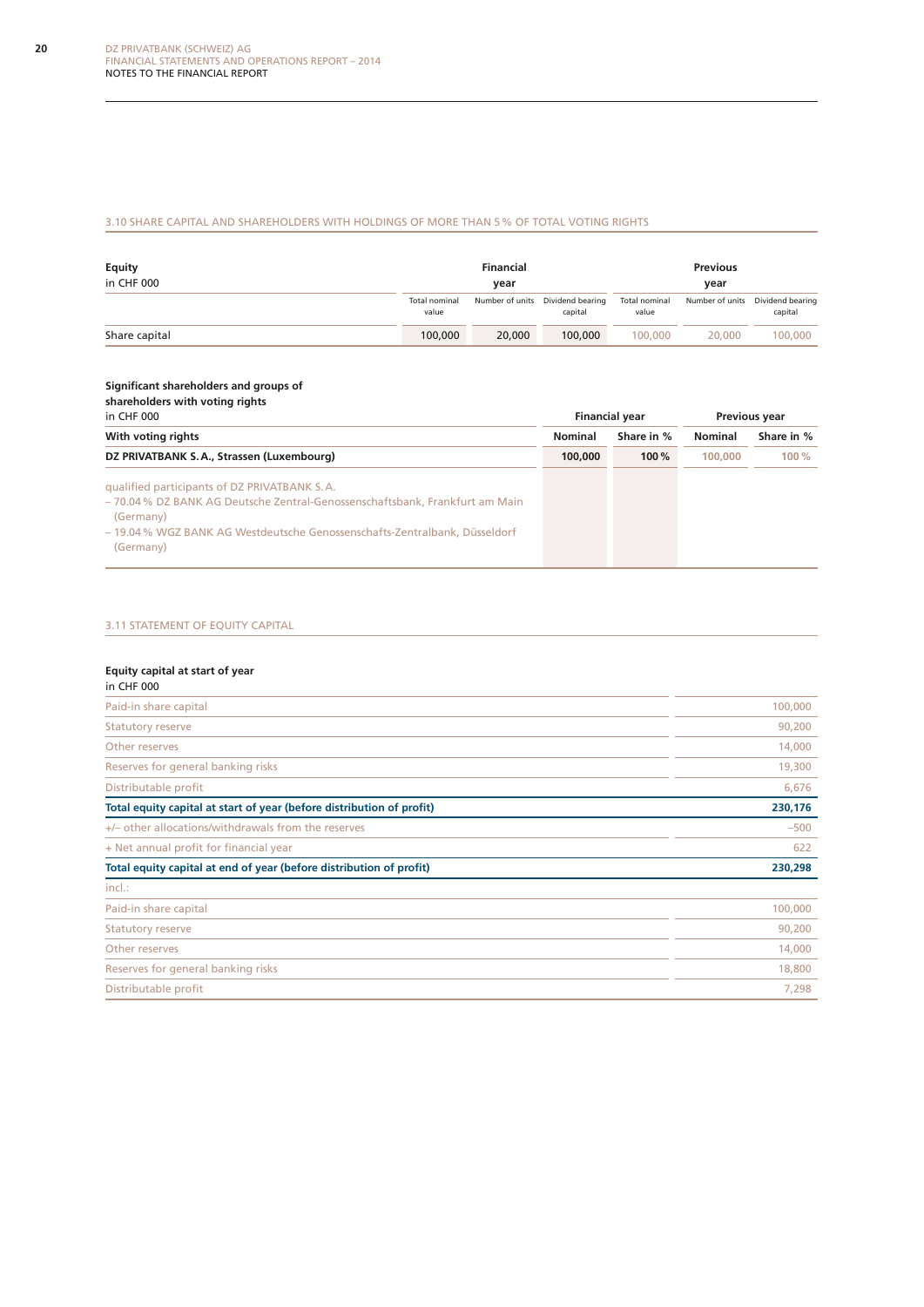#### 3.12 MATURITY STRUCTURE OF CURRENT ASSETS AND THIRD PARTY LIABILITIES

|                                                       | On demand | At notice |                        | <b>Maturity date</b>              |                         |               | <b>Total</b> |
|-------------------------------------------------------|-----------|-----------|------------------------|-----------------------------------|-------------------------|---------------|--------------|
| in CHF 000                                            |           |           | Due within<br>3 months | Due between<br>3 and<br>12 months | Due within<br>1-5 years | After 5 years |              |
| <b>Current assets</b>                                 |           |           |                        |                                   |                         |               |              |
| Liquid funds                                          | 446,713   |           |                        |                                   |                         |               | 446,713      |
| Due from money-market papers issued                   |           |           |                        |                                   |                         |               |              |
| Due from banks                                        | 110,193   |           |                        | 50,000                            |                         |               | 160,193      |
| Due from clients                                      |           | 28,075    | 21,374                 | 9,505                             | 6,476                   | 1,540         | 66,970       |
| <b>Mortgages</b>                                      |           |           | 3,900                  |                                   | 1,450                   |               | 5,350        |
| Trading holdings in securities and<br>precious metals | 382       |           |                        |                                   |                         |               | 382          |
| <b>Financial assets</b>                               | 1.859     |           | 38,365                 | 22,012                            | 477,990                 | 171,575       | 711,801      |
| Total current assets in financial year                | 559,148   | 28,075    | 63,639                 | 81,517                            | 485,916                 | 173,115       | 1,391,410    |
| Previous year                                         | 361,794   | 20,037    | 155,755                | 361,201                           | 451,122                 | 165,589       | 1,515,498    |
| Debt capital                                          |           |           |                        |                                   |                         |               |              |
| Due to money-market papers issued                     | 544       |           |                        |                                   |                         |               | 544          |
| Due to banks                                          | 59,021    | 13,173    | 7,510                  |                                   |                         |               | 79,704       |
| Other amounts due to clients                          | 1,044,827 | 23,152    | 462                    | 2,121                             |                         |               | 1,070,562    |
| Total third party liabilities in financial year       | 1,104,392 | 36,325    | 7,972                  | 2,121                             | 0                       | 0             | 1,150,810    |

Fixed interest-bearing receivables and securities were partially hedged against the risk of interest rate movements with interest rate swaps, to the extent that they were not refinanced with the Bank's own funds.

Previous year 982,141 38,602 251,097 3,192 0 0 1,275,032

#### 3.13 AMOUNTS DUE FROM AND TO ASSOCIATED COMPANIES AND LOANS GRANTED TO GOVERNING BODIES

| in CHF 000                    | <b>Financial year</b> | Previous year |
|-------------------------------|-----------------------|---------------|
| Due from associated companies | 3,538                 | 3.013         |
| Due to associated companies   | 338                   | 206           |

Governing bodies comprise members of the governing body for the supervision, monitoring and control (Board of Directors), the executive management, the statutory auditors in terms of company law and any companies they control.

#### **Significant transactions with related parties**

Staff terms apply to transactions with members of the Executive Board (such as securities transactions and allowances on capital contributions). Transactions with other related parties are subject to the same terms as those applying to third parties.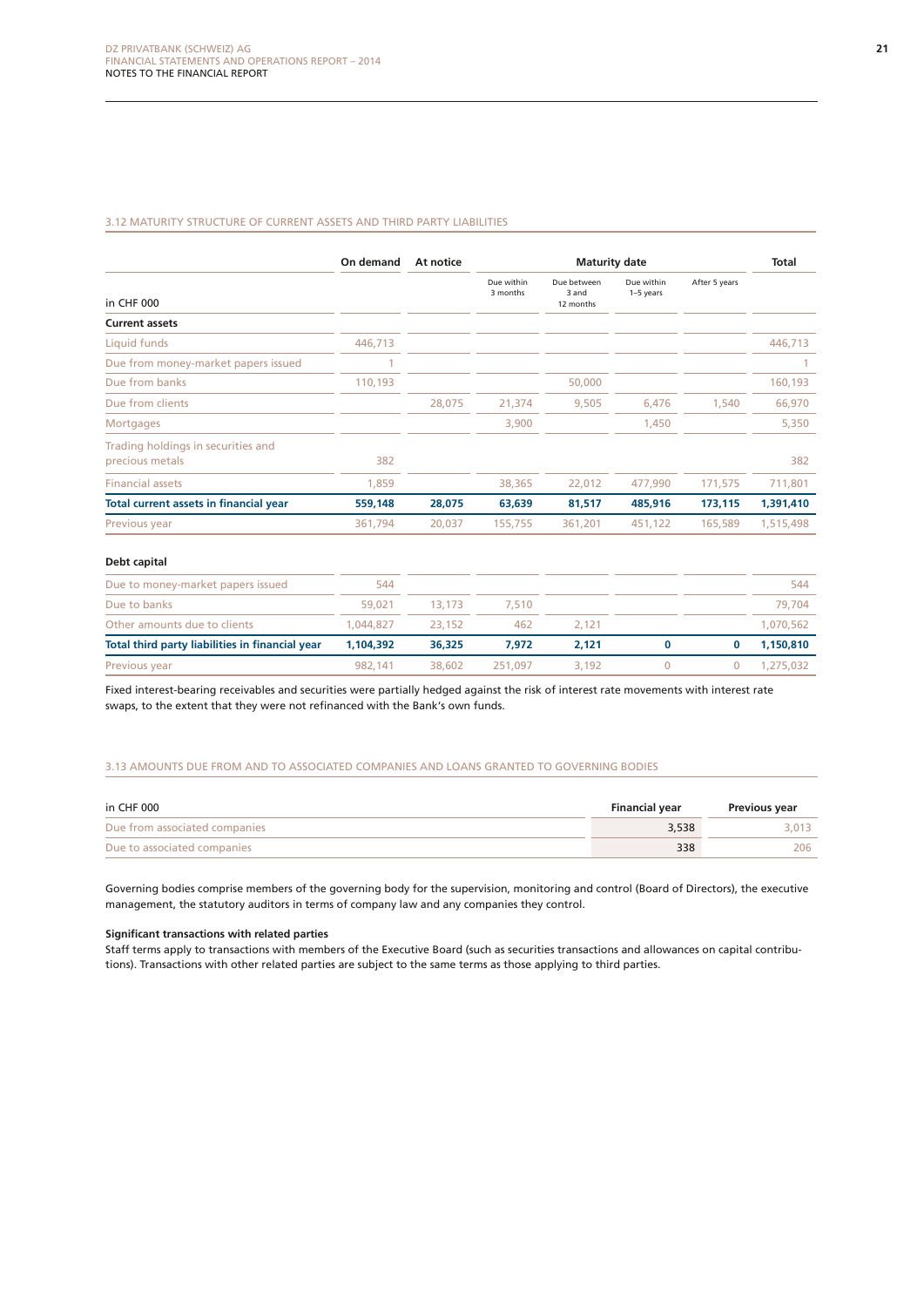#### 3.14 ANALYSIS OF DOMESTIC AND FOREIGN ASSETS AND LIABILITIES

| in CHF 000                                         | <b>Financial year</b> |         | <b>Previous year</b> |           |  |
|----------------------------------------------------|-----------------------|---------|----------------------|-----------|--|
|                                                    | <b>Domestic</b>       | Foreign | <b>Domestic</b>      | Foreign   |  |
| Assets                                             |                       |         |                      |           |  |
| Liquid funds                                       | 446,713               |         | 275,117              |           |  |
| Due from money-market papers issued                | 1                     |         | 1                    |           |  |
| Due from banks                                     | 129,912               | 30,281  | 100,921              | 293,118   |  |
| Due from clients                                   | 4,041                 | 62,929  | 4,681                | 49,955    |  |
| <b>Mortgages</b>                                   | 5,350                 |         | 5,400                |           |  |
| Trading holdings in securities and precious metals | 195                   | 187     | 33                   | 1,135     |  |
| <b>Financial assets</b>                            | 27,854                | 683,947 | 28,221               | 756,916   |  |
| <b>Equity interests</b>                            | 6,004                 |         | 6.004                |           |  |
| Tangible fixed assets                              | 3,371                 |         | 4,567                |           |  |
| Prepayments and accrued income                     | 8,761                 | 4,905   | 5,281                | 5,533     |  |
| Other assets                                       | 12,770                | 2,061   | 9,924                | 1,931     |  |
| <b>Total assets</b>                                | 644,972               | 784,310 | 440,150              | 1,108,588 |  |
|                                                    |                       |         |                      |           |  |
| <b>Liabilities</b>                                 |                       |         |                      |           |  |
| Due to money-market papers issued                  | 544                   |         | 6,537                |           |  |
| Due to banks                                       | 13,800                | 65,904  | 12,278               | 268,972   |  |
| Other amounts due to clients                       | 134,433               | 936,129 | 143,230              | 844,015   |  |
| Prepayments and accrued income                     | 18,305                | 1,351   | 20,875               | 898       |  |
| <b>Other liabilities</b>                           | 5,891                 | 13,026  | 9,192                | 2,609     |  |
| Value adjustments and provisions                   | 9,601                 |         | 9,956                |           |  |
| Reserves for general banking risks                 | 18,800                |         | 19,300               |           |  |
| Share capital                                      | 100,000               |         | 100,000              |           |  |
| <b>Statutory reserve</b>                           | 90,200                |         | 90,200               |           |  |
| Other reserves                                     | 14,000                |         | 14,000               |           |  |

## 3.15 ASSETS BY COUNTRY/GROUPS OF COUNTRIES

| in CHF 000                 | <b>Financial year</b> |            | Previous year |            |
|----------------------------|-----------------------|------------|---------------|------------|
|                            | Absolute              | Share in % | Absolute      | Share in % |
| Europe                     |                       |            |               |            |
| - Switzerland              | 644,972               | 45.1%      | 440.150       | 28.4%      |
| - Other European countries | 566,443               | 39.7%      | 853,539       | 55.1%      |
| <b>North America</b>       | 100,657               | 7.0%       | 157.929       | 10.2%      |
| Australia/Oceania          | 81,594                | 5.7%       | 73,187        | 4.7%       |
| Asia                       | 6,563                 | 0.5%       | 5,117         | 0.3%       |
| Other                      | 29,053                | 2.0%       | 18.816        | 1.2%       |
| <b>Total assets</b>        | 1,429,282             | 100 %      | 1,548,738     | 100%       |

**Total liabilities 412,872 1,016,410 432,244 1,116,494**

Profits carried forward 4,073 Net annual profit 2,603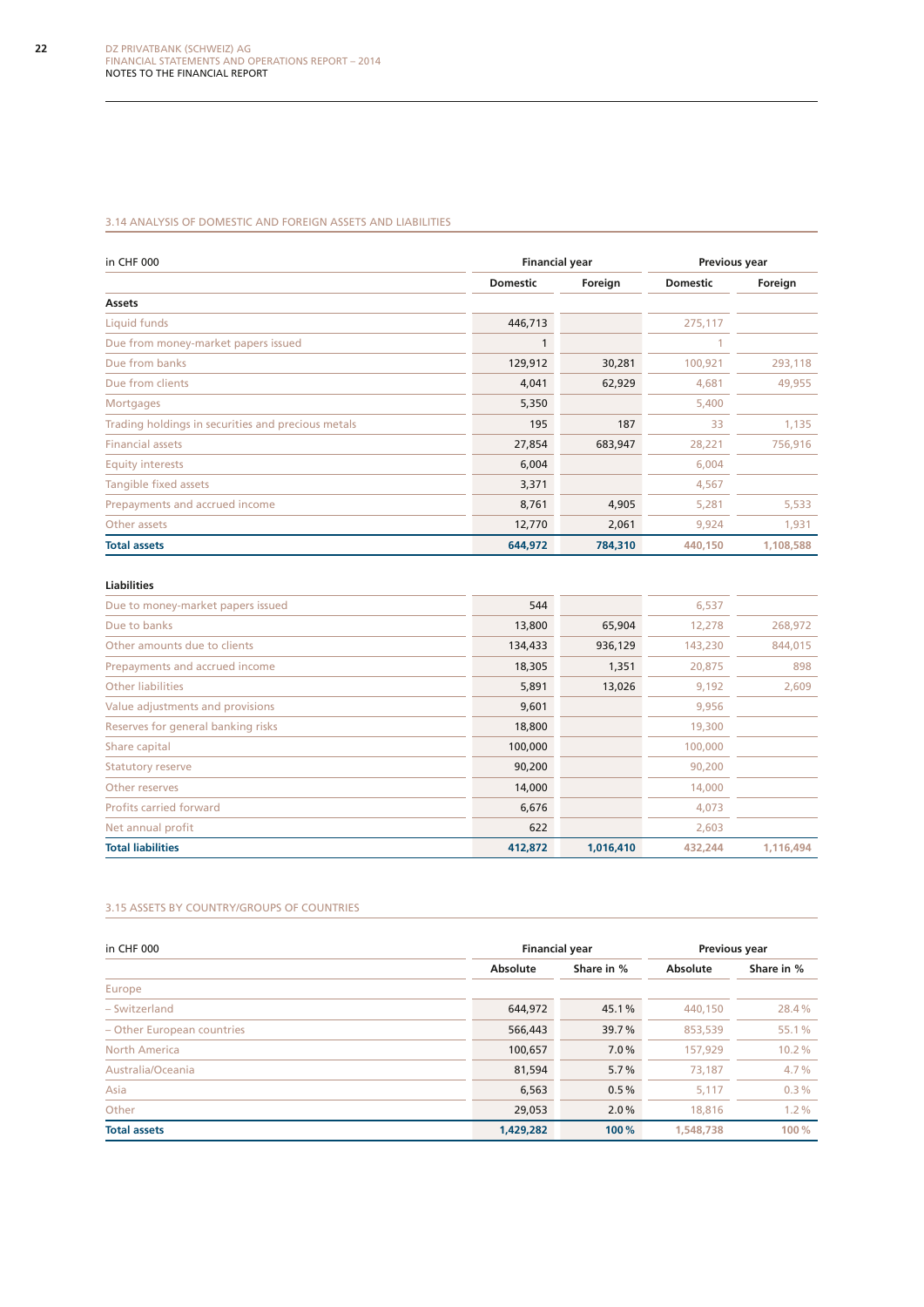#### 3.16 BALANCE SHEET BROKEN DOWN BY COUNTRY

| in CHF 000                                                                                 | <b>CHF</b>       | <b>EUR</b>       | <b>USD</b>     | Other        | <b>Precious</b><br>metals | <b>Total</b>        |
|--------------------------------------------------------------------------------------------|------------------|------------------|----------------|--------------|---------------------------|---------------------|
| Assets                                                                                     |                  |                  |                |              |                           |                     |
| Liquid funds                                                                               | 439,345          | 7,022            | 329            | 17           |                           | 446,713             |
| Due from money-market papers issued                                                        |                  |                  |                | 1            |                           | -1                  |
| Due from banks                                                                             | 66,631           | 10,557           | 5,861          | 21,743       | 55,401                    | 160,193             |
| Due from clients                                                                           | 17,281           | 19,565           | 16,882         | 13,242       |                           | 66,970              |
| <b>Mortgages</b>                                                                           | 5,350            |                  |                |              |                           | 5,350               |
| Trading holdings in securities and precious metals                                         | 192              | 22               |                | 168          |                           | 382                 |
| <b>Financial assets</b>                                                                    | 117,339          | 481,059          | 99,320         | 12,224       | 1,859                     | 711,801             |
| <b>Equity interests</b>                                                                    | 6,004            |                  |                |              |                           | 6,004               |
| Tangible fixed assets                                                                      | 3,371            |                  |                |              |                           | 3,371               |
| Prepayments and accrued income                                                             | 6,434            | 6,808            | 359            | 65           |                           | 13,666              |
| Other assets                                                                               | 14,398           | 433              |                |              |                           | 14,831              |
| <b>Total balance sheet assets</b>                                                          | 676,345          | 525,466          | 122,751        | 47,460       | 57,260                    | 1,429,282           |
| Delivery commitments arising from foreign-exchange<br>spot and forward option transactions | 10,610           | 144,397          | 105,222        | 30,849       | 2,017                     | 293,095             |
| <b>Total assets</b>                                                                        | 686,955          | 669,863          | 227,973        | 78,309       | 59,277                    | 1,722,377           |
| <b>Liabilities</b><br>Due to money-market papers issued                                    | 1                | 60               | 483            |              |                           | 544                 |
|                                                                                            |                  |                  |                | 7,752        |                           | 79,704              |
| Due to banks                                                                               | 327              | 67,145           | 4,480          |              |                           |                     |
| Other amounts due to clients                                                               | 241,360          | 565,678<br>6,914 | 175,311<br>183 | 30,817<br>11 | 57,396                    | 1,070,562<br>19,656 |
| Prepayments and accrued income<br><b>Other liabilities</b>                                 | 12,548<br>18,190 | 727              |                |              |                           | 18,917              |
| Value adjustments and provisions                                                           | 9,601            |                  |                |              |                           | 9,601               |
| Reserves for general banking risks                                                         | 18,800           |                  |                |              |                           | 18,800              |
| Share capital                                                                              | 100,000          |                  |                |              |                           | 100,000             |
| <b>Statutory reserve</b>                                                                   | 90,200           |                  |                |              |                           | 90,200              |
| Other reserves                                                                             | 14,000           |                  |                |              |                           | 14,000              |
| Profits carried forward                                                                    | 6,676            |                  |                |              |                           | 6,676               |
| Net annual profit                                                                          | 622              |                  |                |              |                           | 622                 |
| <b>Total balance sheet liabilities</b>                                                     | 512,325          | 640,524          | 180,457        | 38,580       | 57,396                    | 1,429,282           |
| Delivery obligations arising from foreign-exchange spot<br>and forward option transactions | 174,204          | 29,355           | 47,621         | 39,305       | 2,017                     | 292,502             |
| <b>Total liabilities</b>                                                                   | 686,529          | 669,879          | 228,078        | 77,885       | 59,413                    | 1,721,784           |
|                                                                                            |                  |                  |                |              |                           |                     |
| <b>Net position per currency</b>                                                           | 426              | $-16$            | $-105$         | 424          | $-136$                    | 593                 |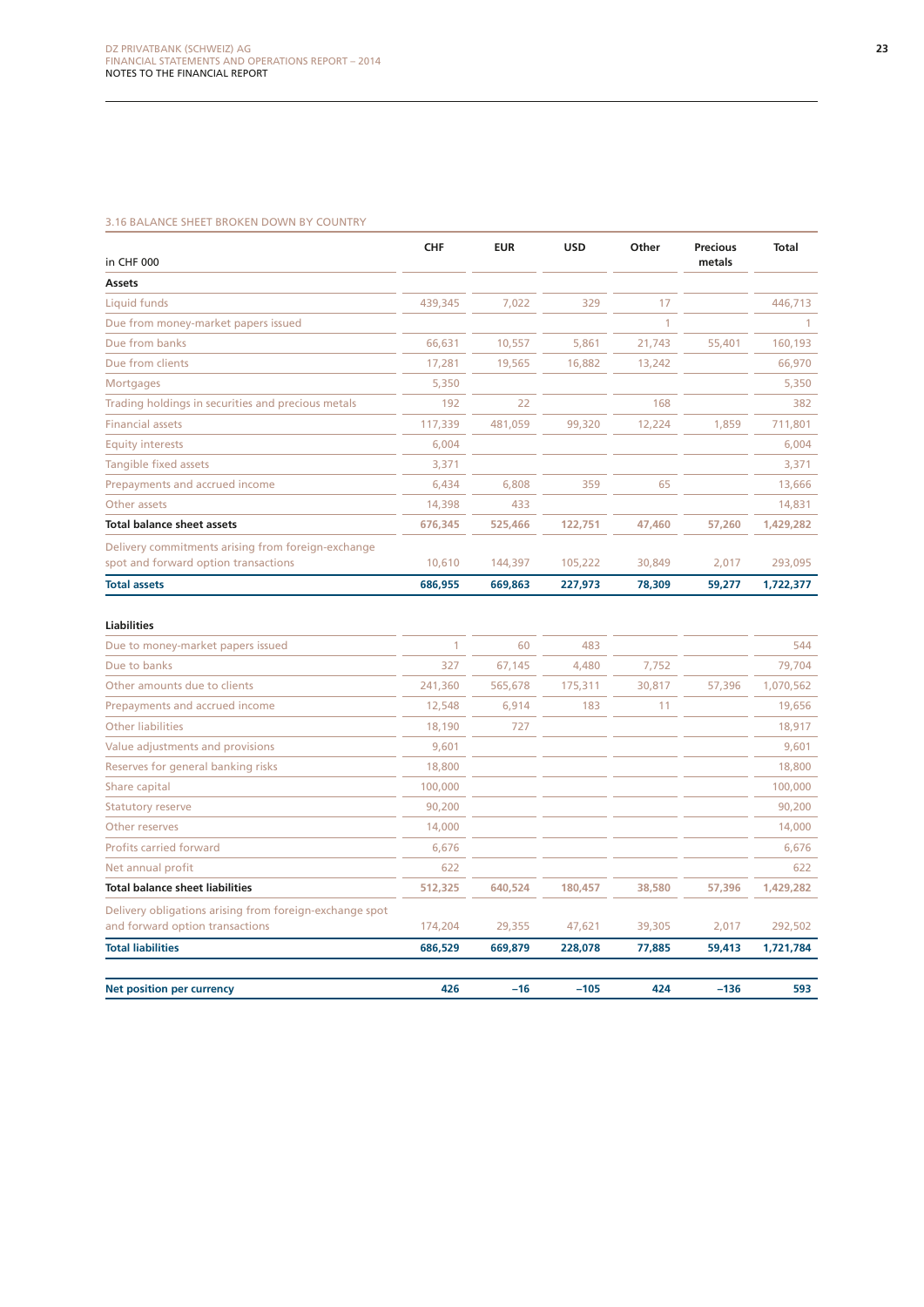# 4. INFORMATION ON OFF-BALANCE SHEET OPERATIONS

#### 4.1 CONTINGENT LIABILITIES

| in CHF 000                          | <b>Financial year</b> | Previous year |
|-------------------------------------|-----------------------|---------------|
| Guarantees to secure credits        | 25,831                | 22.447        |
| <b>Total contingent liabilities</b> | 25,831                | 22,447        |

#### **VAT liability from group taxation**

DZ PRIVATBANK (Schweiz) AG and IPConcept (Schweiz) AG constitute a value added tax group. They are therefore jointly and severally liable to the Swiss Federal Tax Administration for sums due from that value added tax group.

#### 4.2 CREDIT GUARANTEES

There are no credit guarantees.

#### 4.3 DERIVATIVE INSTRUMENTS OUTSTANDING

| in CHF 000                                    |                                  | <b>Trading instruments</b>     |                  |                                  | <b>Hedging instruments</b>     |                  |  |
|-----------------------------------------------|----------------------------------|--------------------------------|------------------|----------------------------------|--------------------------------|------------------|--|
|                                               | Positive replace-<br>ment values | Negative<br>replacement values | Contract volumes | Positive replace-<br>ment values | Negative<br>replacement values | Contract volumes |  |
| Interest rate instruments                     |                                  |                                |                  |                                  |                                |                  |  |
| Swaps                                         |                                  |                                |                  |                                  | 9.527                          | 142,570          |  |
| Foreign exchange/precious metals              |                                  |                                |                  |                                  |                                |                  |  |
| <b>Futures contracts</b>                      | 4.597                            | 4.003                          | 293.095          |                                  |                                |                  |  |
| Financial year's total outstanding derivative |                                  |                                |                  |                                  |                                |                  |  |
| <b>instruments</b>                            | 4,597                            | 4,003                          | 293,095          | 0                                | 9,527                          | 142,570          |  |
| Previous year                                 | 2,100                            | 1.792                          | 232,206          | 581                              | 1.799                          | 102,915          |  |
|                                               |                                  |                                |                  |                                  |                                |                  |  |

There are no netting contracts.

#### 4.4 FIDUCIARY TRANSACTIONS

| in CHF 000                                           | Financial year | <b>Previous year</b> |
|------------------------------------------------------|----------------|----------------------|
| Fiduciary placements with other banks                | 2.489          | 456                  |
| Fiduciary placements with Group and associated banks | 50.394         | 42.726               |
| <b>Total fiduciary transactions</b>                  | 52,883         | 43.182               |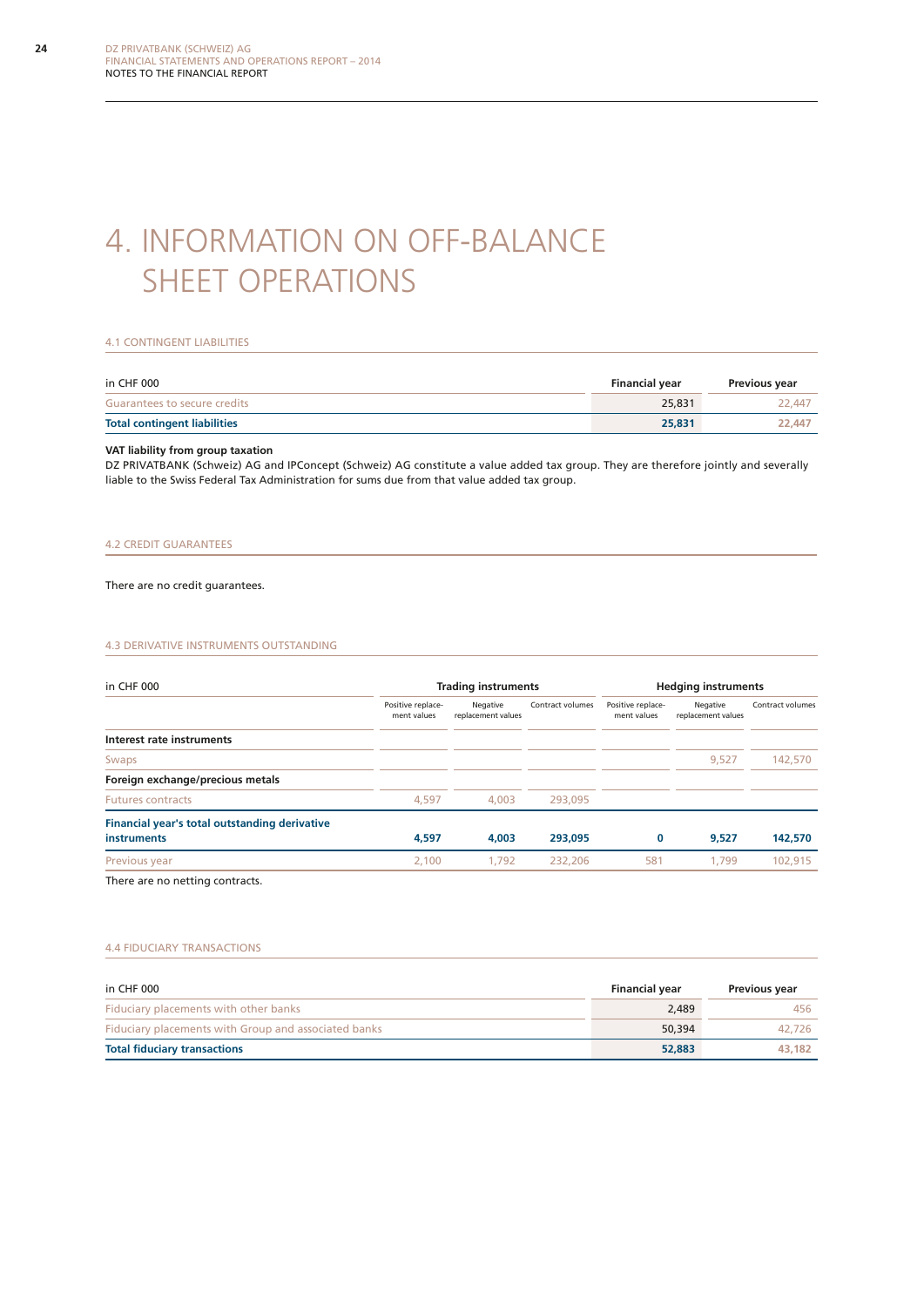#### 4.5 CLIENT ASSETS

| in CHF million                                         | <b>Financial year</b> | Previous year |
|--------------------------------------------------------|-----------------------|---------------|
| Type of assets                                         |                       |               |
| Assets in self-managed collective<br>investment funds  | 638                   | 677           |
| Assets with management mandate                         | 3,905                 | 3.048         |
| Other assets managed                                   | 2,950                 | 2,867         |
| Total assets under management (including duplications) | 7,493                 | 6,592         |
| of which duplications                                  | 636                   | 675           |
| Assets under custody                                   | 790                   | $\Omega$      |
| <b>Total client assets</b>                             | 8,283                 | 6,592         |
| Net inflow/outflow of new funds (incl. duplications)   | 684                   | 339           |

Assets under management are reported in accordance with the guidelines on accounting rules of the Swiss Financial Market Supervisory Authority, covering all assets managed or held for investment purposes. Assets under custody, i.e. assets held purely for the purposes of transactions and safekeeping, are not included and are accounted for separately.

The net inflow/outflow of new funds relates to assets under management and results from the transactions which have been carried out by the clients. Interest, commission and expenses charged to clients are therefore not included.

# 5. INFORMATION ON THE INCOME STATEMENT

#### 5.1 INFORMATION ON SIGNIFICANT REFINANCING INCOME IN THE INTEREST AND DISCOUNT ITEM

#### Interest and discount income is not credited with any refinancing costs for trading operations.

#### 5.2 INCOME FROM TRADING ACTIVITIES

| in CHF 000                           | <b>Financial year</b> | Previous year |
|--------------------------------------|-----------------------|---------------|
| Foreign exchange and current trading | 4,139                 | 3.469         |
| Securities trading                   | 32                    | 14            |
| Precious metals trading              | 12                    | $-35$         |
| Total income from trading activities | 4,183                 | 3.448         |

#### 5.3 PERSONNEL EXPENSES

| in CHF 000                                                                                                                                       | <b>Financial year</b> | Previous year |
|--------------------------------------------------------------------------------------------------------------------------------------------------|-----------------------|---------------|
| Salaries and bonuses, compensation to bank authorities                                                                                           | 29,356                | 29,278        |
| Old-age and surviving dependants' insurance (AHV), disability insurance (IV), unemployment<br>insurance (ALV) and other social security payments | 2,254                 | 2.339         |
| Personnel welfare institutions                                                                                                                   | 2,717                 | 368           |
| Other personnel expenses                                                                                                                         | 572                   | 378           |
| <b>Total personnel expenses</b>                                                                                                                  | 34,899                | 32,363        |

1 Employer contribution reserves totalling almost CHF 2,355,000 were released in the previous year.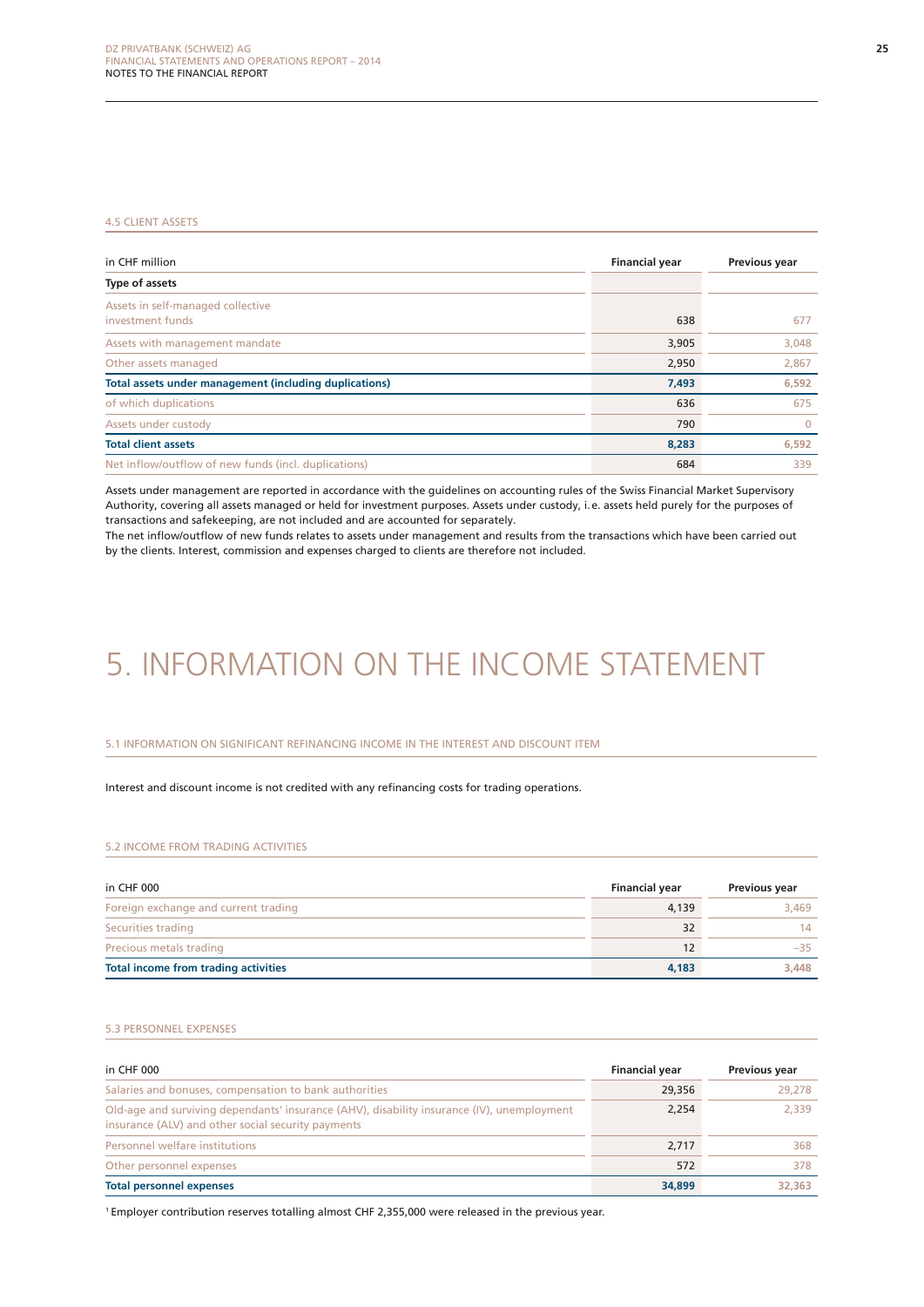#### 5.4 GENERAL ADMINISTRATIVE EXPENSE

| in CHF 000                                             | <b>Financial year</b> | <b>Previous year</b> |
|--------------------------------------------------------|-----------------------|----------------------|
| Premises                                               | 4,381                 | 4.380                |
| IT, equipment, furniture, vehicles and other equipment | 6,110                 | 6.131                |
| Other business expenses                                | 12.620                | 10.545               |
| Total general administrative expenses                  | 23,111                | 21.056               |

5.5 EXPLANATORY NOTES ON SIGNIFICANT LOSSES, EXTRAORDINARY INCOME AND EXPENSES, SIGNIFICANT RELEASES FROM UNDISCLOSED RESERVES, RESERVES FOR GENERAL BANKING RISKS AND RELEASED VALUE ADJUSTMENTS AND PROVISIONS

| in CHF 000                                                              | Financial year | Previous year |
|-------------------------------------------------------------------------|----------------|---------------|
| <b>Extraordinary income</b>                                             | 1,819          | 3,830         |
| - Release of undisclosed reserves into value adjustments and provisions | 1,315          | 3.801         |
| - Release of reserves for general banking risks                         | 500            | $\Omega$      |
| - Other extraordinary income                                            |                | 29            |

The release of undisclosed reserves during the reporting year related to the creation of value adjustments and provisions for other business risks.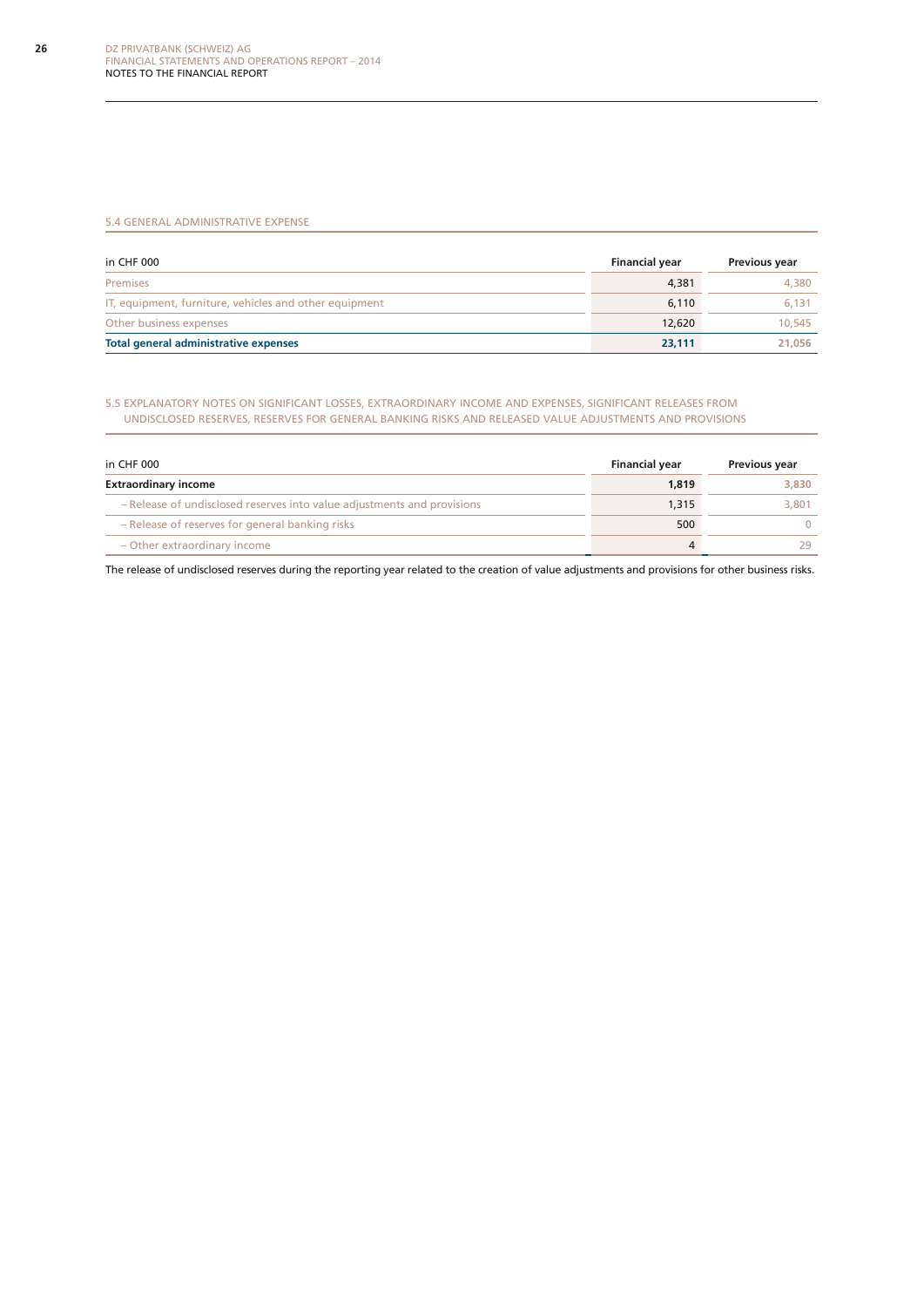REPORT OF THE STATUTORY AUDITOR TO THE GENERAL MEETING OF DZ PRIVATBANK (SCHWEIZ) AG, ZURICH

# REPORT OF THE STATUTORY AUDITOR ON THE FINANCIAL STATEMENTS

# Zurich, 19 February 2015

As statutory auditor, we have audited the financial statements of DZ PRIVATBANK (Schweiz) AG, which comprise the balance sheet, income statement, cash flow statement and Notes (pages 10–28) for the financial year ended 31 December 2014.

# RESPONSIBILITY OF THE BOARD OF DIRECTORS

The Board of Directors is responsible for the preparation of the financial statements in accordance with the requirements of Swiss law and the company's articles of incorporation. This responsibility includes designing, implementing and maintaining an internal control system relevant to the preparation of financial statements that are free from material misstatement, whether due to fraud or error. The Board of Directors is further responsible for selecting and applying appropriate accounting policies and making accounting estimates that are reasonable in the circumstances.

# RESPONSIBILITIES OF THE AUDITOR

Our responsibility is to express an opinion on these financial statements based on our audit. We conducted our audit in accordance with Swiss law and Swiss Auditing Standards. Those standards require that we plan and perform the audit to obtain reasonable assurance whether the financial statements are free from material misstatement. An audit involves performing procedures to obtain audit evidence relating to the amounts and disclosures in the financial statements. The procedures selected depend on the auditor's judgement, including the assessment of the risks of significant material misstatement in the financial statements, whether due to fraud or error. In making those risk assessments, the auditor considers the internal control system relevant to the entity's preparation of the financial statements in order to design audit procedures that are appropriate in the circumstances, but not for the purpose of expressing an opinion on the effectiveness of the entity's internal control system. An audit also includes evaluating the appropriateness of the accounting policies used and the reasonableness of accounting estimates made, as well as evaluating the overall presentation of the financial statements. We believe that the audit evidence we have obtained is sufficient and appropriate to provide a basis for our audit opinion.

# AUDITOR'S OPINION

In our opinion, the financial statements for the year ended 31 December 2014 comply with Swiss law and the company's articles of incorporation.

# REPORT ON OTHER LEGAL REQUIREMENTS

We confirm that we meet the legal requirements on licensing according to the Auditor Oversight Act (AOA) and independence (article 728 Code of Obligations (CO) and article 11 AOA), and that there are no circumstances incompatible with our independence. In accordance with article 728a paragraph 1 item 3 CO and Swiss Auditing Standard 890, we confirm that an internal control system exists, which has been designed for the preparation of financial statements according to the instructions of the Board of Directors. We further confirm that the proposed appropriation of available earnings complies with Swiss law and the company's articles of incorporation. We recommend that the financial statements submitted to you be approved.

Ernst & Young AG

Patrick Schwaller Jan Streit (Lead auditor)

Certified audit expert Certified audit expert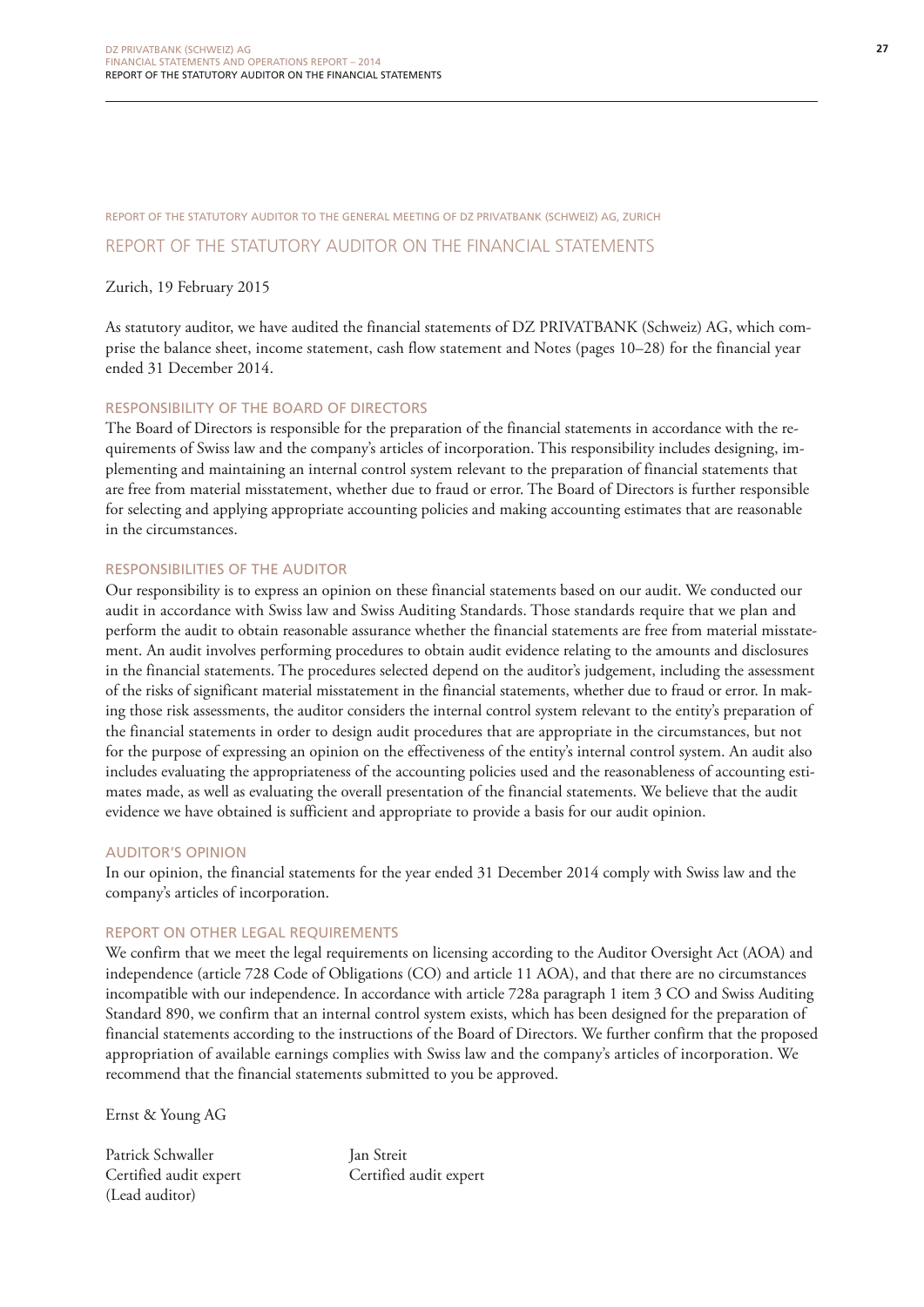# **COMMITTEES**

# BOARD OF DIRECTORS

# LARS HILLE

CHAIRMAN Member of the Board of Management DZ BANK AG Deutsche Zentral-Genossenschaftsbank, Frankfurt am Main, Germany

# KARL-HEINZ MOLL

VICE-CHAIRMAN Member of the Board of Management WGZ BANK AG Westdeutsche Genossenschafts-Zentralbank, Düsseldorf, Germany

# DR HEINZ WASER

VICE-CHAIRMAN Member of the Executive Board of Foundation Council Kinderspital Zürich

### RICHARD MANGER

Member of the Board of Management DZ PRIVATBANK S.A., Strassen, Luxembourg

# DR STEFAN SCHWAB

Chairman of the Board of Management DZ PRIVATBANK S.A., Strassen, Luxembourg

# PROF. DR ROBERT WALDBURGER

Professor of Tax Law and Director of the Institute for Finance and Tax Law at the University of St Gallen

# EXECUTIVE BOARD

# DR MARION PESTER

Chairman (until 31 January 2015)

### KLAUS-PETER BRÄUER

Member (since 1 June 2014)

# DR FRANZ GEORG BRUNE

Member (until 30 April 2014)

# FELIX KIRSCHNER Member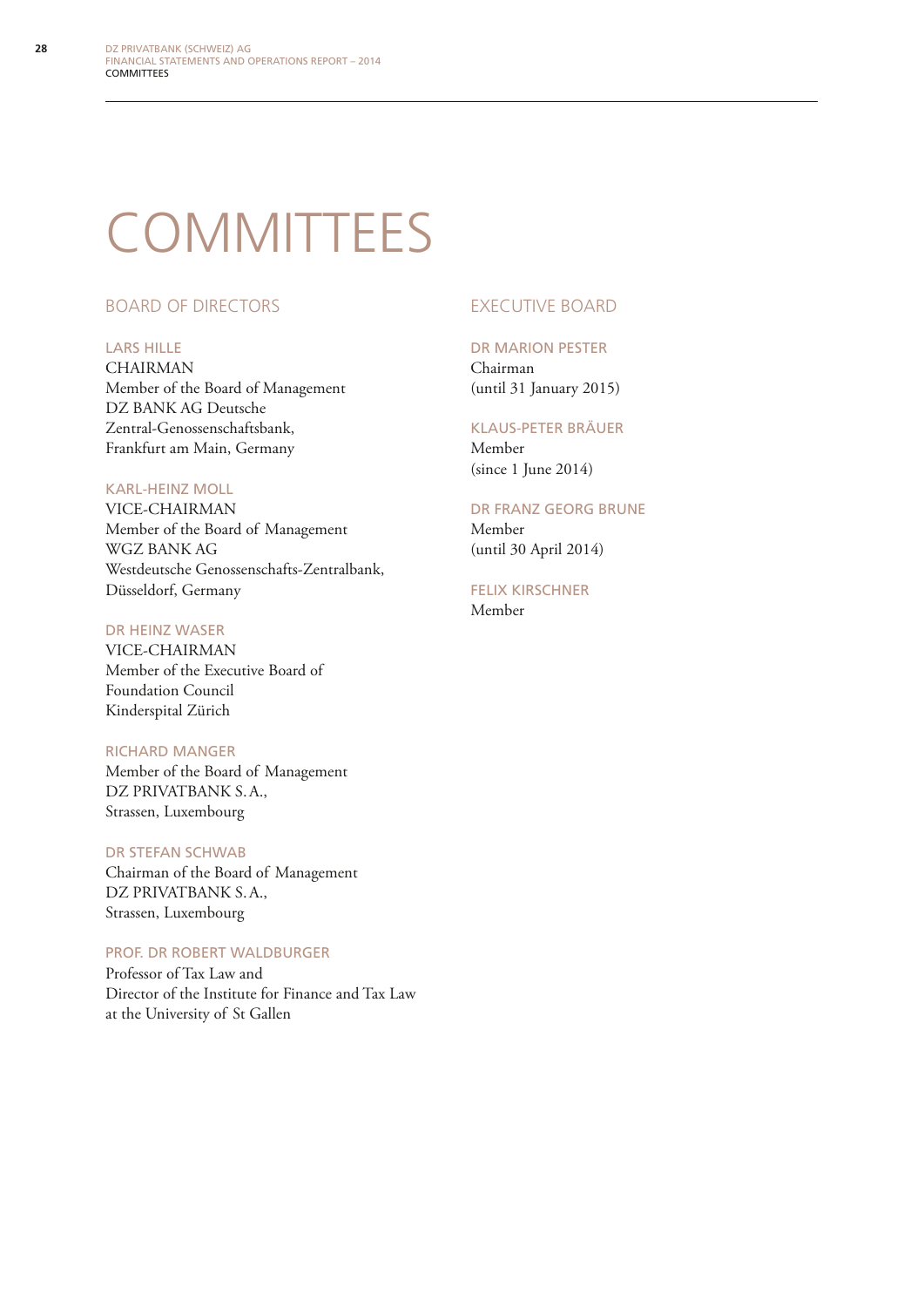# DIVISIONS

PRIVATE BANKING SOUTH Reinhard Eckl

PRIVATE BANKING NORTH Dr Christoph Geiseler

PRIVATE BANKING INTERNATIONAL Dr Rolando Zanotelli

PRODUCT & PORTFOLIO MANAGEMENT Dr Davorin Haller

**TREASURY** Olivier Schmid

FINANCE Erich Hegner

SALES MANAGEMENT – PRIVATE BANKING SALES SUPPORT Dr Armin Schuster

**OPERATIONS** Peter Marty

# IT/SERVICES

Burkhard Kapferer (until 31 January 2015)

# INTERNAL AUDIT

Axel Rau (from 1 February 2015)

Urs Galli (until 31 January 2015)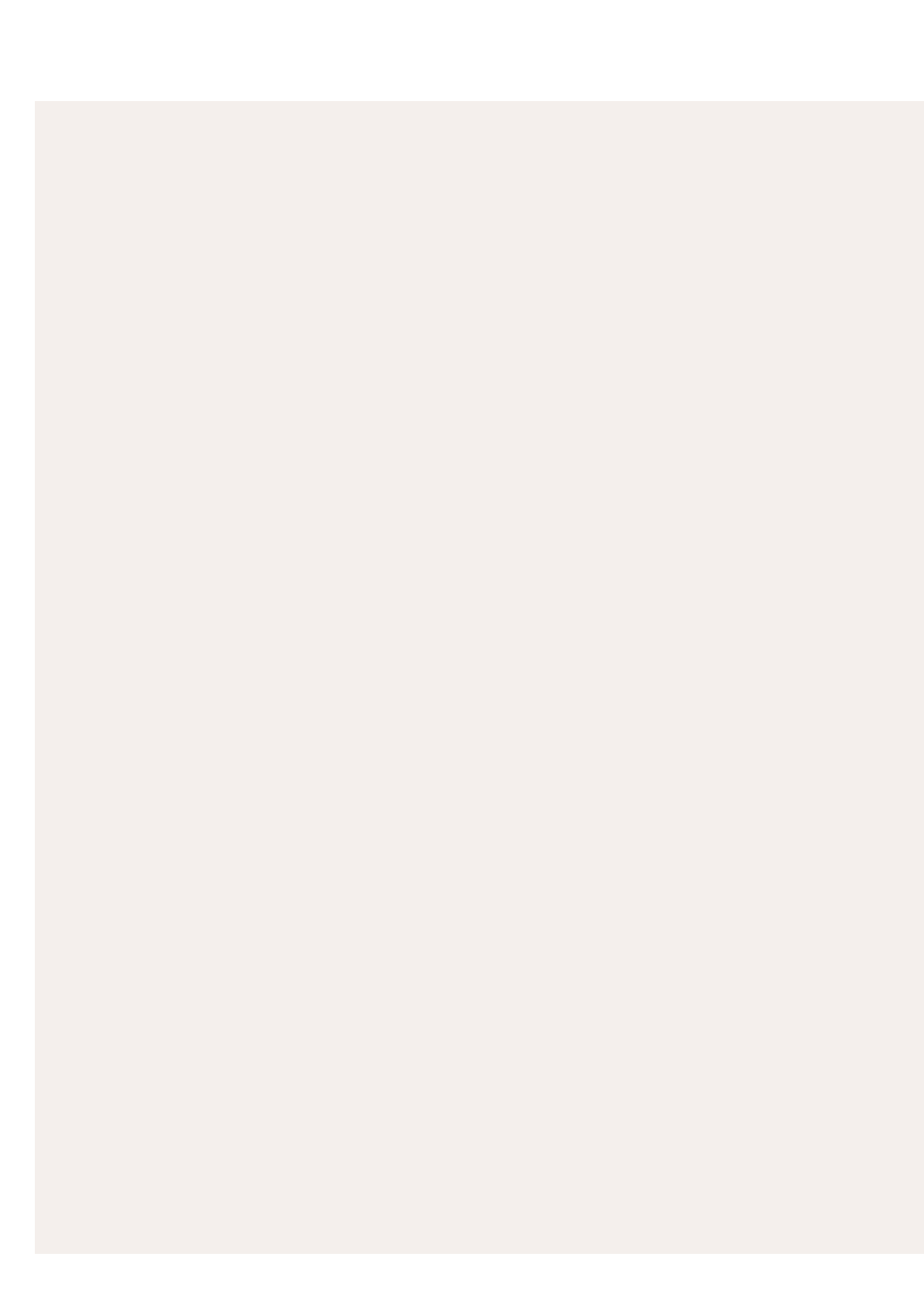# DESIGN AND LAYOUT

 $\text{MEHR}^+$ Kommunikationsgesellschaft mbH, Düsseldorf, Germany

# PUBLISHED

April 2015

This annual report can be viewed on our website at www.dz-privatbank.com.